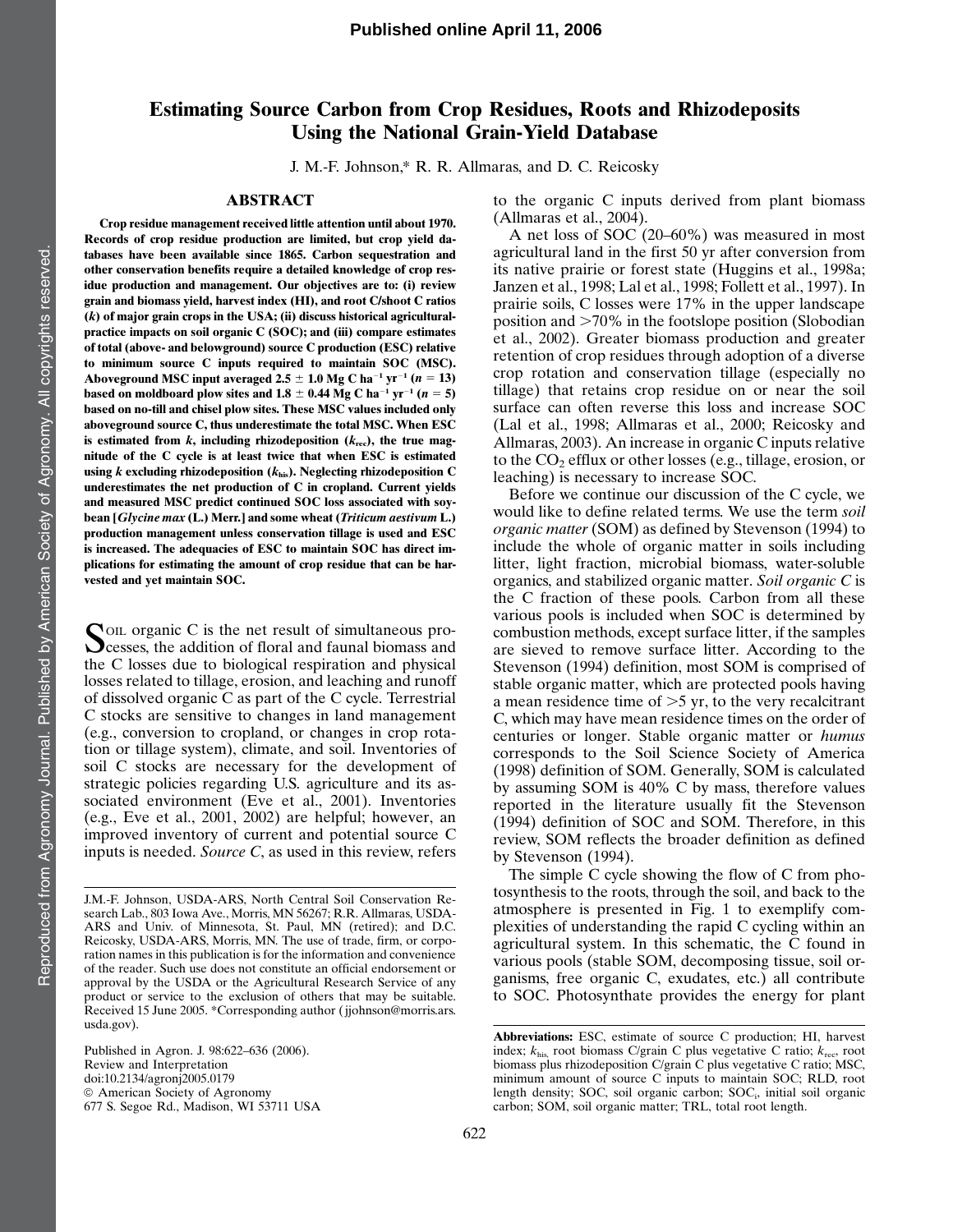

Fig. 1. Schematic of photosynthate fate (modified from Smucker, 1984). The C in the various pools (stable SOM [soil organic matter], decomposing tissue, soil organisms, soluble C pools, exudates, etc.) contributes to soil organic C. The rate and amount of translocation depends on age, nutritional status, and genetics of the plant. Labeling studies indicate about 50 to 70% of photosynthetic C remains above ground and 20 to 30% is translocated below ground. Of the translocated C, about 50% is used for root growth, and about 30% moves into the rhizosphere or is released during root respiration (Johnen and Sauerbeck, 1977; Kuzyakov and Cheng, 2001; Kuzyakov 2002a, 2002b). Molina et al. (2001) predicted that 24% of the net C fixed by photosynthesis became rhizodeposition, which is C found in the rhizosphere derived from root exudates, mucigel, and sloughed cells. Rhizodeposition is a critical component for driving the belowground food web. Respired  $CO<sub>2</sub>$  can be recycled into roots via nonphotosynthetic carboxylation of phospho*enol* pyruvate using HCO<sub>3</sub> to form oxaloacetate by the ubiquitous plant enzyme phospho*enol* pyruvate carboxylase (Latzko and Kelly, 1983). Nonphotosynthetic C fixation may be important for balancing C in roots (Vuorinen et al., 1992). The decomposition and humification of plant and faunal material forms stable SOM. Further decomposition of SOM releases free C compounds and, ultimately, organic  $C$  is converted into inorganic  $CO<sub>2</sub>$ .

(above- and belowground) growth and maintenance, but a significant fraction, as much 40% (Johnen and Sauerbeck, 1977) provides food for the belowground food web. A unit of C captured, reduced, and moved through the plant and soil organisms may traverse several trophic levels before returning to the atmosphere as  $CO<sub>2</sub>$  and only a small fraction becomes stabilized SOM. Stabilized SOM is not immune to decomposition, but decomposes at a slower rate. Soil respiration combines live root respiration and respiration of other soil organisms. Some fungi and bacteria are primary feeders on sloughed root cells, root exudates, or other rhizodeposits, which links their respiration directly to root-derived C. Moving up the food web, heterotrophs feed on primary consumers, other micro- and mesofauna, detritus, and SOM; their respiration then is linked indirectly to rootderived C. The decomposition and humification of plant and faunal material form stable SOM. Further decomposition of SOM releases free organic C compounds and ultimately organic C is converted into inorganic  $CO<sub>2</sub>$ .

Nonphotosynthetic C fixation via phosphoenolpyruvate carboxylase, which catalyses the carboxylation of phosphoenol pyruvate using  $HCO_3^-$  to form oxaloacetate and inorganic P (Latzko and Kelly, 1983), may be important for C balance in roots (Poel, 1955; Maxwell et al., 1984; Vuorinen et al., 1992), especially during N assimilation (Vance et al., 1983; Maxwell et al., 1984) and organic acid exudation from P-starved lupin (Lupinus albus L.; Johnson et al., 1996). A detailed discussion of direct C fixation by roots is beyond the scope of this review, but is presented as an example of other complexities of the C cycle that are not well understood.

The study of root systems and belowground processes has not received as much attention as their aboveground counterpart (Norby, 1994). An understanding of belowground processes requires measurement of root biomass and rhizodeposition including mucilage, sloughed cells, and root exudates (Johnen and Sauerbeck, 1977). Root biomass values from periodic sampling of roots can differ greatly from gross root production (including rhizo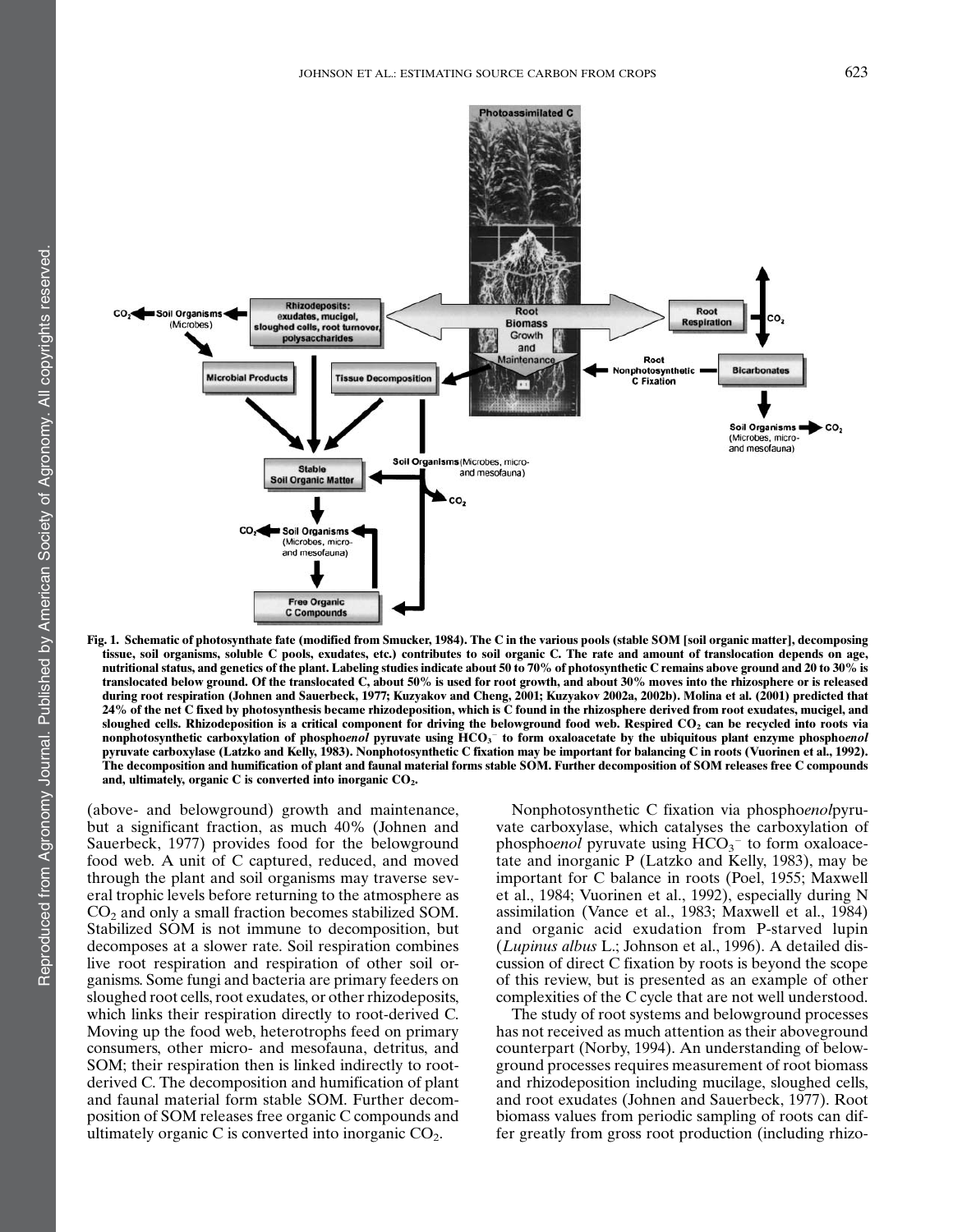deposition) associated with root turnover (Goss and Watson, 2003). The amount of photosynthate translocated belowground during the entire growing season has been estimated based on assumptions derived from laboratory and controlled studies (Johnen and Sauerbeck, 1977; Kuzyakov, 2002a, 2002b), but results extrapolated from laboratory studies to field conditions can by hampered by temporal and spatial variation in the field.

Growing concerns about agriculture's potential negative or positive impacts on climate change call for more knowledge about all aspects of C cycling (Lal et al., 2003). More detailed evaluation of the processes controlling soil C dynamics in agricultural systems is required to improve the management of soil C stocks such that more C is sequestered to reduce the rate of increase in atmospheric  $\overline{C}$  levels. The growing interest in using crop residues as renewable energy (Biomass Technical Advisory Committee, 2002; Wilhelm et al., 2004) demands that we have accurate estimates of MSC to sustain long-term soil productivity, including biomass cover for erosion control. Our objectives are to: (i) review grain yield, HI, biomass yields, and root C/shoot C ratios  $(k<sub>his</sub>$  and  $k<sub>rec</sub>$ ) of seven major grain crops in the USA; (ii) discuss historical practices in agriculture, which have earlier accelerated the decline of SOC and then improved the potential to sequester C; and (iii) compare ESC relative to MSC. This review focuses on the input component rather than a detailed discussion of the SOC loss mechanisms, such as erosion or leaching. A conceptual pathway is presented using published data to estimate MSC and using yield databases, HI,  $k_{\text{his}}$ , and  $k_{\text{rec}}$  from the literature to calculate source C available for SOC and simple extrapolation techniques to discuss the potential for current and future source C inputs to maintain or increase SOC.

# GRAIN YIELD: PAST AND PRESENT

Grain yields were relatively low and constant until after the 1930s (Fig. 2) while U.S. farmers focused on food production and their own solvency (Cochrane, 1993). Depending on the crop, historical records show grain yields increased 92 to 344% from 1940 to 2000 (Table 1). Many mechanical, genetic, and chemical (pesticide and fertilizer) technological innovations contributed to the increased production (Ruttan, 1982). Stewart et al. (2005) estimated that commercial fertilizer (especially N and P) accounts for 30 to 50% of the yield increase since 1940. The use of P and K commercial fertilizers began in the 1940s, with most N fertilizer chemically associated with phosphates; the large increases in N fertilizer use began around 1960 with the production of anhydrous  $NH<sub>3</sub>$  by the Bosch Háber process (Allmaras et al., 1998; Keeney and Hatfield, 2001). Genetic improvements account for 28 to 39% of the sorghum [Sorghum bicolor (L.) Moench] yield increase (Miller and Kebede, 1984; Unger and Baumhardt, 1999), about 60% for soybean (Voldeng et al., 1997; Kumudini, 2002), about 60% for corn (Zea mays L.; Duvick, 1992; Tollenaar and Lee, 2002), 30 to 60% for wheat (Brancourt-Hulmel et al., 2003), and 30 to 50%



Fig. 2. Historic grain yields of major crops in the USA from 1865 to 2000. Each point is the 3-yr average centered on the year indicated (USDA–National Agricultural Statistics Service, 2004).

for barley (Hordeum vulgare L.; Ortiz et al., 2002; Abeledo et al., 2003). Genetics and improved management interact closely in influencing final yield; thus, it is the interaction of these factors that is responsible for increases in yield with time (Evans and Fischer, 1999; Duvick, 2005). Evans and Fischer (1999) indicated that the maximum yield potential of certain crops (e.g., corn) has not yet been realized; therefore, the potential for increased biomass production continues. Corn has an estimated genetic yield potential of  $25$  Mg ha<sup>-1</sup> (Tollenaar, 1983; Tollenaar and Lee, 2002). Much of the observed yield increase in corn is attributed to improved tolerance of high plant populations as well improved tolerance of biotic and abiotic stress, rather than to improved yield per plant at low population density (Tokatlidis and Koutroubas, 2004). Transgenic crops are now providing herbicide tolerance and insect resistance, which may also increase yield potential (Duvick, 2005).

Table 1. Average grain yield, harvest index, and crop residue production for seven selected crops from 1940 to 2000 in the USA.

|                                                      |       | Grain yield†            |       | <b>Harvest index</b> | Crop residue                    |      |
|------------------------------------------------------|-------|-------------------------|-------|----------------------|---------------------------------|------|
| Crop                                                 | 1940‡ | <b>2000</b> §           | 1940¶ | 2000#                | 1940                            | 2000 |
|                                                      |       | — kg ha <sup>-1</sup> — |       |                      | $-\text{kg}$ ha <sup>-1</sup> - |      |
| <b>Barley</b> ( <i>Hordeum</i><br><i>vulgare L.)</i> | 1280  | 3860                    | 0.27  | 0.50                 | 3460                            | 3860 |
| Corn (Zea mays L.)                                   | 1890  | 8400                    | 0.35  | 0.53                 | 3510                            | 7450 |
| Oat (Avena sativa L.)                                | 1150  | 2210                    | 0.33  | 0.44                 | 2340                            | 2810 |
| Sorghum [Sorghum<br><i>bicolor</i> (L.) Moench]      | 930   | 3980                    | 0.34  | 0.47                 | 1800                            | 4490 |
| Soybean [Glycine max<br>$(L.)$ Merr.                 | 1260  | 2560                    | 0.30  | 0.46                 | 2940                            | 3000 |
| Sunflower ( <i>Helianthus</i><br>annuus L.)          | NR††  | 1390                    | NR    | 0.40                 | NR                              | 2080 |
| Wheat (Triticum ssp.)                                | 1050  | 2800                    | 0.28  | 0.45                 | 2700                            | 3420 |

† Three-year average centered on the shown year. ‡ Cochrane, 1993; USDA–National Agricultural Statistics Service, 2004.

§ USDA–National Agricultural Statistics Service, 2004.

¶ Allmaras et al., 1998.

# From Lynch and Frey, 1993; Prince et al., 2001; Halvorson et al., 2002; Pedersen et al., 2004; Vetsch and Randall, 2004; Yang et al., 2004.

 $\mathbf{\dagger}\mathbf{\dagger}\mathbf{NR} = \mathbf{not}$  reported.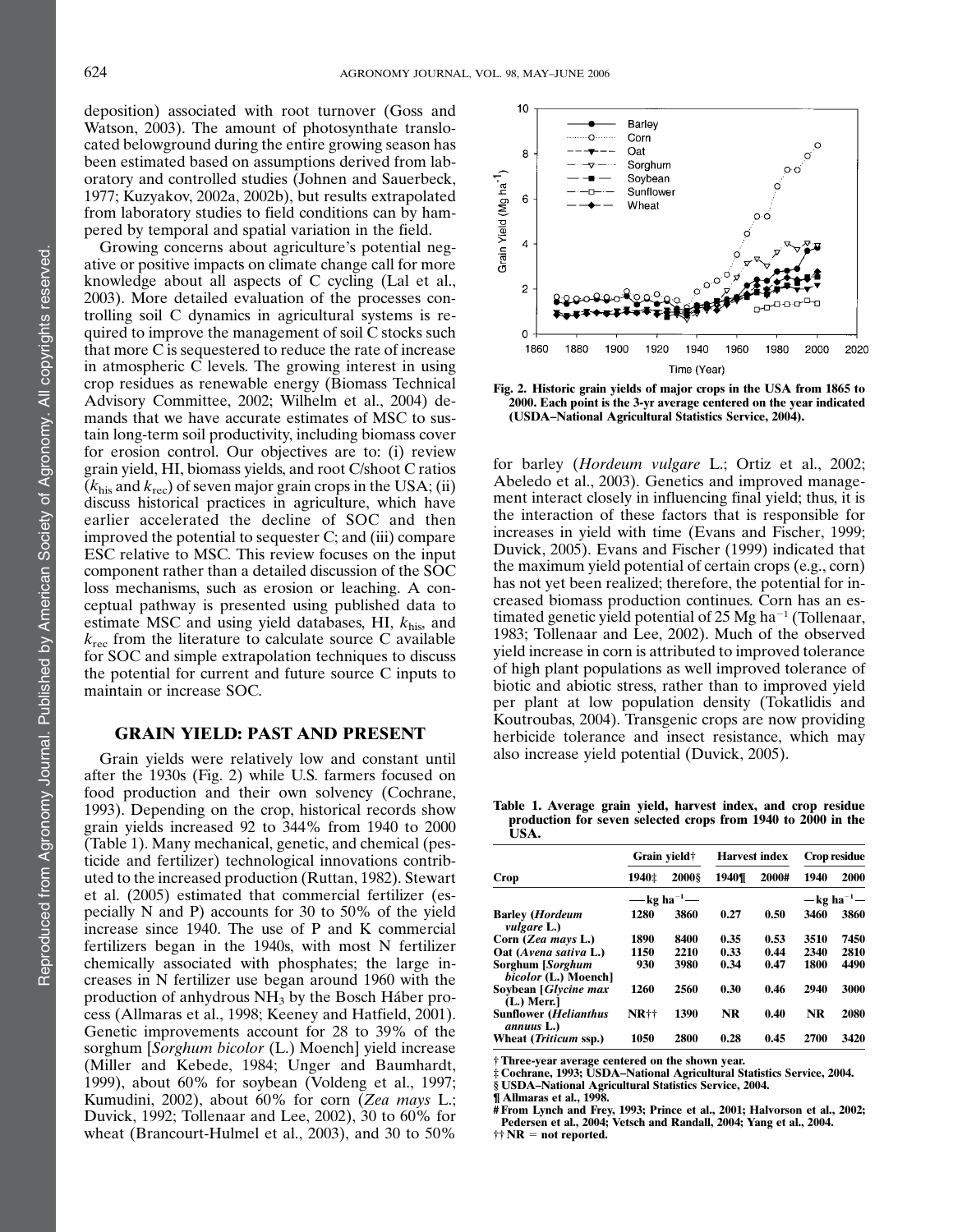# HARVEST INDEX FOR ESTIMATING CROP RESIDUE

Grain yields of major U.S. crops are available in the national crop yield databank (USDA-National Agricultural Statistic Service, 2004), but neither their vegetative shoot nor root biomass are available. These ancillary data are needed to estimate historic, current, and potential source C inputs. Before 1970, HI was not measured or reported in the literature (Donald and Hamblin, 1976; Hay, 1995); however, since its introduction for comparing cereal cultivar improvements due to plant breeding, HI has been estimated frequently for a wide array of species, cultivars, and growing conditions. Harvest index is calculated (Donald and Hamblin, 1976) as:

$$
HI = Y_{gr}/Y_{biol}
$$
 [1]

where  $Y_{\rm gr}$  is harvested grain and  $Y_{\rm biol}$  is the total aboveground biomass including the harvested grain (aboveground net primary production) at maturity. Harvest index has increased about 45% during the 1940 to 2000 period for most crops (Table 1). Generally, this increase has been attributed to genetic improvement (Miller and Kebede, 1984; Simmons, 1987; Cox et al., 1988; Voldeng et al., 1997; Kumudini, 2002).

Harvest index reaches a maximum when there is little or no nutrient or water stress (Prihar and Stewart, 1991). Adverse field conditions may distort estimates of HI when foliage is damaged from hail (Halvorson et al., 2002), foliar disease (Peltonen-Sainio and Karjalainen, 1990), and insect damage (Riedell and Evenson, 1993). Nutrient stress (Linden et al., 2000; Vetsch and Randall, 2004; Wilts et al., 2004) and water stress (Robinson, 1978; Eck and Musick, 1979; Jones and Popham, 1997; Lyon, 1998; Linden et al., 2000; Prince et al., 2001) usually reduce HI. The timing of final biomass determination also plays a significant role in HI estimates, especially in species that abscise leaves before grain harvest, such as soybean. These species can have a 20 to 30% positive bias because of leaf loss before harvest (Schaupaugh and Wilcox, 1980; Morrison et al., 1999). There are limitations due to other unknown stresses; however, HI of an unstressed crop, as noted for 2000 in Table 1, offers a conservative estimate of vegetative aboveground biomass production in the absence of measured HI.

Rearranging Eq. [1] allows calculation of vegetative aboveground biomass  $(Y_r; \text{Table 1})$  from harvested grain biomass and reported HI as follows:

$$
Y_{\rm r} = Y_{\rm gr}[(1/HI) - 1] \tag{2}
$$

We use HI and reported yield to estimate  $Y_r$  for C inputs to form SOC, recognizing that HI is influenced by cultivar and the environment as discussed above.

# RESIDUE PRODUCTION, MANAGEMENT, AND SOIL ORGANIC CARBON: PAST AND PRESENT

Especially before 1940, many agronomic practices reduced soil C and were not conducive to sustained

biomass production (Allmaras et al., 1998). Crop residues were often mistakenly considered problematic, and efforts to accommodate crop residue was referred to as "trash management" (Larson, 1979; Power and Follett, 1987). Typically, farmers moved the crop and associated residues to a central point for threshing so the residue (vs. the grain) could be used for feed and livestock bedding. Frequently, straw stacks and corn stover, especially the cobs, were burned. During this period, very little commercial fertilizer, especially N, was used to replace nutrients removed with the harvested grain and biomass. Other management practices that accelerated SOC loss included fallow and tillage, such as moldboard plowing or other soil-inverting tillage practices. Consequently, SOC levels decreased as much as 60% below the original value in tallgrass prairie soils before 1870 (Paustian et al., 1997; Huggins et al., 1998a; Lal et al., 1998). Decreases of SOC in semiarid lands ranged between 20 and 40% after cultivation began (Follett et al., 1997; Janzen et al., 1998; Peterson et al., 1998). It was not until about 1980 that sequestering C as SOC was recognized as a means to remove atmospheric  $CO<sub>2</sub>$ , thus reducing potential global climate change (Council for Agricultural Sciences and Technology, 1992).

Crop residue was calculated using Eq. [2], biomass yield, and HI (Table 1). Crops now produce more biomass than at any time in the past. Crop residue biomass increased 12% (barley), 112% (corn), 20% (oat [Avena sativum L.]), 150% (sorghum), 2% (soybean), and 26% (wheat) between 1940 and 2000. Now, more of the biomass also remains at the site of production because of current livestock management (e.g., fewer crop residues removed for bedding) and improved harvest technology. For example, without modern wheat harvest technology, only  $\sim$ 20% ( $\sim$ 680 kg ha<sup>-1</sup>) of the 3420 kg ha<sup>-1</sup> vegetative biomass produced by a crop of semidwarf wheat in 2000 would be returned to the field (Douglas et al., 1989). Harvesting with corn pickers in 2000 instead of combines would reduce the corn residue returned to the field from 7450 to 4990 kg ha<sup>-1</sup> due to the removal of the corn cob after shelling off site (Ritchie and Hanway, 1982). Increased biomass production, improved crop residue management (e.g., leaving residue in the field and on the soil surface) associated with conservation tillage management, and increased fertilizer inputs have all contributed to decreased rates of soil erosion and associated loss of soil C (Allmaras et al., 1998; Lal et al., 1998; Sperow et al., 2003).

# TOTAL ROOT CARBON (ROOT BIOMASS CARBON PLUS RHIZODEPOSITION CARBON)

In a cropping system, the vegetative aboveground biomass and the root system represent the available organic source C inputs into the soil, unless manure or another organic amendment was applied, which adds additional inputs. Understanding the role of C translocated belowground is critical to understanding the soil C cycle. It is the reduced C (photosynthate) translocated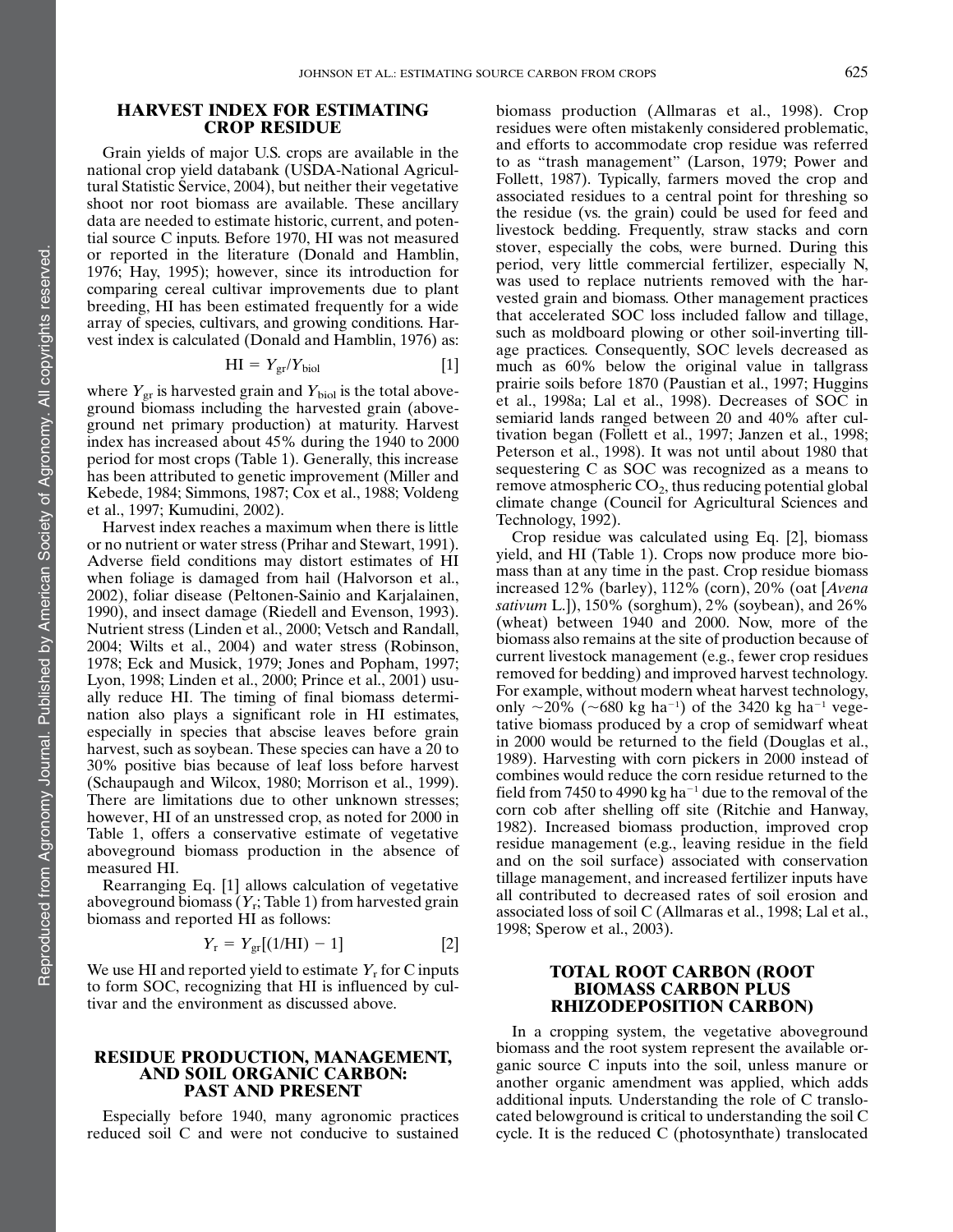belowground that supports root growth and maintenance; root biomass plus root rhizodeposition provides the energy inputs into the soil food web  $(Fig. 1)$ . Balesdent and Balabane (1996), Allmaras et al. (2004), and Wilts et al. (2004) noted the relative importance of root biomass C plus rhizodeposition (total root C) compared with shoot C. An accurate accounting of total root C sources is critical for assessing the overall plant-derived C inputs into the soil.

### Root Measurements and Interpretation

There are many challenges for estimating the amount and forms of C allocated belowground (Smucker, 1984). Root plasticity and variability (spatial and temporal) together with sampling challenges make it very difficult to accurately measure root biomass. As noted by Taylor (1986), all root biomass sampling techniques (e.g., soil cores, monoliths, minirhizotron, etc.) are hampered by high variability, loss of fine root biomass, and high labor requirements. Moreover, overall gross root production including rhizodeposition is not adequately represented by periodic root biomass sampling (Goss and Watson, 2003). Hence, root biomass sampling alone is inadequate for estimating belowground source C inputs. Direct measurements of rhizodeposition are hampered by their inherent labile nature, even in controlled environments (e.g., Hoffland et al., 1990; Hutsch et al., 2002). Moreover, the amount and form of rhizodeposition are influenced genetically and environmentally (Marschner, 1995).

Roots and rhizodeposition are mechanisms for moving C below the zone of tillage. Vertical root growth distributes the root biomass C and rhizodeposition throughout the soil profile. The quantity and location of this C requires knowledge of the depth and amount of root C throughout the entire rooting depth. Rooting depths of annual crops range from  $\sim 0.5$  to  $\sim 3.0$  m (Borg and Grimes, 1986; Dardanelli et al., 1997; Merrill et al., 2002; Stone et al., 2002) in contrast to perennial root crops such as alfalfa (Medicago sativa L.), which can reach depths of 6 m after several growing seasons (Borg and Grimes, 1986).

Root biomass in grams measured by root extraction, root length density (RLD in meters per cubic meter) or total root length (TRL in kilometers per square meter) measured by minirhizotron or root extraction are common determinants of rooting characteristics. Root length density is an excellent measure of comparative rooting depth (Merrill et al., 2002). When combined with specific root length (in kilometers per kilogram), RLD allows an estimation of both root biomass (in the absence of direct biomass measurement) and root/shoot ratio (belowground biomass divided by aboveground biomass, in kilograms per kilogram).

Reported TRL for soybean varied from 2.5 km  $m^{-2}$  in a 0.75-m profile (Barber, 1978), 5.5 km m<sup>-2</sup> in a 1.8-m profile (Sivakumar et al., 1977), and 7.7 km  $m^{-2}$  in a 1.4-m profile (Merrill et al., 2002). A TRL of 9.9 km  $m^{-2}$ in a 1.8-m profile was reported for sunflower (Helianthus annuus L.) by Merrill et al. (2002). Spring wheat was reported to have 15.5 km  $m^{-2}$  in a 1.4-m profile (Merrill et al., 2002), similar to the values for spring wheat and spring barley reviewed by Barraclough et al. (1991), who found winter cultivars to have TRL from 20 to 36 km  $m^{-2}$ in 0.2 m. Reports of corn TRL values vary from 5.0 km  $m^{-2}$  in a 1.2-m profile (Newell and Wilhelm, 1987) to 15.8 km m<sup>-2</sup> in a 0.9-m profile (Dowdy et al., 1991) and a very high value of  $45 \text{ km } \text{m}^{-2}$  in a 1.0-m profile (Hilfiker and Lowery, 1988). Connor and Hall (1997) found sunflower and annual legumes to have similar RLDs, which are typically shorter than in roots of cereals and other monocots. Van Noordwijk and Brouwer (1991) summarized that cereals including corn have  $\sim$ 200 km kg<sup>-1</sup> specific root length and dicotyledonous crops range from 100 to 400 km  $kg^{-1}$ . The wide-ranging TRL and RLD values for different species reflect large variation in potential root biomass C inputs, both amounts and placement.

It has long been recognized that soil environment (e.g., local available water, nutrient placement and local availability, microbial activity, soil structural variations related to root impedance, and thermal variations) modifies root growth and development (e.g., Drew, 1975; Drew and Saker, 1975; Russell, 1977; O'Toole and Bland, 1987; Rendig and Taylor, 1989). Plant growth, including root–shoot relationships, has a thermal and developmental component. Klepper et al. (1984) described the relationship between shoot (stem and leaf) and root development on a thermal-time basis in winter wheat. Porter et al. (1986) then used field-measured relations to simulate the development of TRL (37.5 km  $(m^{-2})$  in the top 100 cm, the bulk of which was associated with first-order laterals (29.8 km  $m^{-2}$ ). The roots of most species may proliferate in parts of the root zone differentially, depending on the soil environment (e.g., nutrient availability, bulk density, and water or air status). Cultivars in some species may respond differently to these root zone variations of soil environment (O'Toole and Bland, 1987; Klepper, 1991). In general, environments such as low N, impeded gas flux, deficient or excessive water supply, high bulk density, or nonoptimal temperatures in the root zone increase root/ shoot ratios in the very early vegetative stages of growth (Klepper, 1991). Brouwer (1983) developed the concept of a functional equilibrium between roots and shoots of young developing plants. Klepper (1991) used Brouwer's concept to explain the interdependence of roots and shoots, in which each is considered a compartment or "sink" of biomass C supply that is essential to the other.

Beyond early vegetative stages, the root/shoot ratio decreases as a result of N fertilization because shoots tend to be more responsive than roots, although the biomass of both roots and shoots increase in response to N application (Russell, 1977; Jenkinson, 1981; Anderson, 1988; Huggins and Fuchs, 1997; Sattelmacher et al., 1990). The increased shoot biomass produced by greater N fertilizer rates to cereal crops was facilitated by reduced lodging associated with an increased HI, especially in semidwarf wheat (Simmons, 1987), stiff structural barley stems (Anderson and Reinbergs, 1985), and less stalk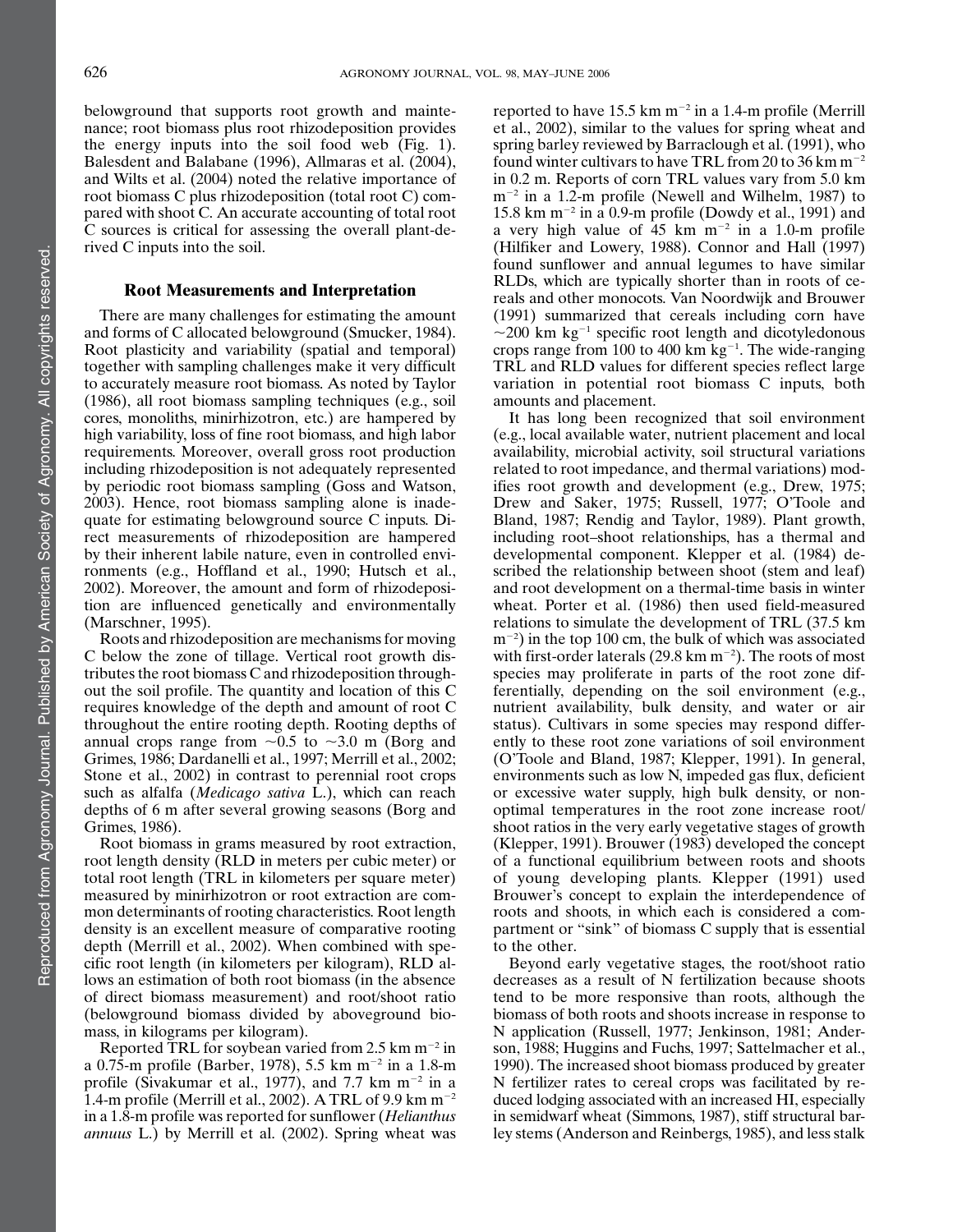with less lodging in corn (Duvick, 1992). Anderson (1988) found that N fertilization of corn increased shoot growth, TRL, specific root length, and total shoot N, but did not change root weight. Huggins and Fuchs (1997) found an increased grain yield and stover biomass based on measured HI, but a smaller increase in root biomass due to N fertilization. Jenkinson (1981) cited a number of long-term Rothamsted studies where N-fertilized wheat showed a greater increase in shoot biomass than root biomass. Both Jenkinson (1981) and Huggins and Fuchs (1997) commented that the total effect of N fertilization on belowground plant parts requires a measure of rhizodeposition response. Sattelmacher et al. (1990) found a similar decreased root/ shoot ratio in potato (Solanum tuberosum L.) with increased N availability. Barraclough et al. (1991) showed that N fertilization increased wheat rooting depth to as deep as 1.2 m under both irrigation and dryland management. Rooting depth was 20 cm deeper under a dryland than an irrigated environment, and rooting was 20 to 30 cm deeper when soil was not compacted in the 20 to 40-cm layer.

As one would expect, roots display genotypic and phenotypic variation. Mitchell and Russell (1971) observed genotypic variation in soybean biomass and rooting depth, but the seasonal rooting response to a  $16^{\circ}$ C soil isotherm controlled the depth of rooting (Mason et al., 1982); this result was supported by Kaspar and Bland (1992), who also reported a strong dependence of rooting depth on seasonal isotherms. Hurd (1974) demonstrated a genotypic drought tolerance of wheat, such that the response remained consistent when compared under different initial profiles of soil water content to 120 cm. Sorghum has phenotypic plasticity, in that some cultivars produce deeper roots and greater RLD below 100 cm when the water supply above the 100-cm depth is limited by deficient rainfall (Jordan and Miller, 1980; Jordan and Monk, 1980). These deeper rooting cultivars also had a larger shoot biomass corresponding to an increased root/shoot ratio when there was a rainfall deficiency. Riedell and Evenson (1993) found that single-cross corn hybrids of the 1970 and 1980 eras produced larger root systems than those of the 1960 era as determined by a standard root-pull technique to characterize resistance to corn rootworm damage. These 1970- and 1980-era hybrids also lodged less and produced more grain even though no change in HI was observed. Riedell and Evenson (1993) supported the earlier conclusion of Duvick (1992) that newer hybrids tolerate N and water stress in a high population density and produce more shoot growth and larger root systems. Siddique et al. (1990) measured a lower specific root length in a new dwarf wheat cultivar in the upper 15 cm compared with an older cultivar; comparative values were 50 vs.  $100 \text{ km kg}^{-1}$ , respectively. At depths below 15 cm, the newer (dwarf) cultivar had a greater specific root length than the older cultivar. Clarkson (1985) concluded that 20% of the total photosynthate exudes from root tips; thus, more exudation is expected with more root tips per unit of RLD, as shown by Siddique et al. (1990).

# Estimating Total Root-derived Carbon (Root Biomass Carbon plus Rhizodeposition Carbon)

Even if all root biomass at physiological maturity were measured accurately, biomass alone would still underestimate the total amount of root-derived C because rhizodeposition was not measured. Estimates are that 2.5 to 6 times the amount of C incorporated into root biomass may be represented as rhizodeposition (Johnen and Sauerbeck, 1977; Molina et al., 2001). Molina et al. (2001) predicted that 24% of the net photosynthetic C in corn became rhizodeposition; root biomass retained less photosynthate C than was released from roots to rhizodeposition, but actual root biomass contributed more C to SOM. Much of the rhizodeposition is highly labile and therefore cycled through the soil food web during the growing season, with the respired portion of the C returned to the atmosphere as  $CO<sub>2</sub>$  (Fig. 1). Carbon cycle models based on recoverable root biomass alone underestimate C movement from the shoot to the root and the root to the soil pools (Edwards et al., 2004). Labile rhizodeposits represent a large amount of C not included in root biomass (Hütsch et al., 2002); however, they have a critically important role in soil C sequestration and biological activity (Balesdent and Balabane, 1996; Allmaras et al., 2004; Wilts et al., 2004; Hooker et al., 2005) and soil aggregation (Tisdall and Oades, 1982; Hütsch et al., 2002). Unless there is a large increase in SOC due to rhizodeposition, the SOC turnover rate is overestimated. Jenkinson (1981) defined the soil turnover rate as the SOC sequestration rate divided by annual source C inputs, which is essentially the same as the C sequestration efficiency defined by Follett et al. (2005). For example, Follett et al. (2005) reported C sequestration efficiency of 24% when only aboveground C was included in the annual source C, but a C sequestration efficiency of 11% when residue C plus belowground C plus weedresidue C were included, emphasizing the need of improved estimates of total C inputs.

Historically, the root C/shoot C ratio  $(k<sub>his</sub>)$  was defined as

$$
k_{\text{his}} = \frac{\text{Root biomass C}}{\text{Harvested grain C} + \text{Vegetative aboveground C}}
$$
\n[3]

where  $k_{\text{his}}$  is dimensionless and C is expressed as a mass. This ratio is calculated from C recovered in the root biomass at physiological maturity, which excludes C from rhizodeposits. We used Eq. [3] to calculate  $k_{\text{his}}$ values of 0.50, 0.33, and 0.37 for wheat, corn, and soybean, respectively, using the extracted root biomass C (1.54, 3.14, 1.25 g, respectively) at physiological maturity divided by total aboveground C  $(3.1, 9.56, 3.37, g, re$ spectively) reported by Buyanovsky and Wagner (1997). These  $k_{\text{his}}$  values are higher than those computed by Huggins and Fuchs (1997) and from data presented by Wilhelm et al. (1982) and Klepper (1991) for wheat and corn, which probably reflects variation resulting from different root-washing procedures.

More recent work has attempted to include rhizodeposits in a variable similar to  $k_{\text{his}}$ . Total root C is root biomass C plus rhizodeposition C (Balesdent and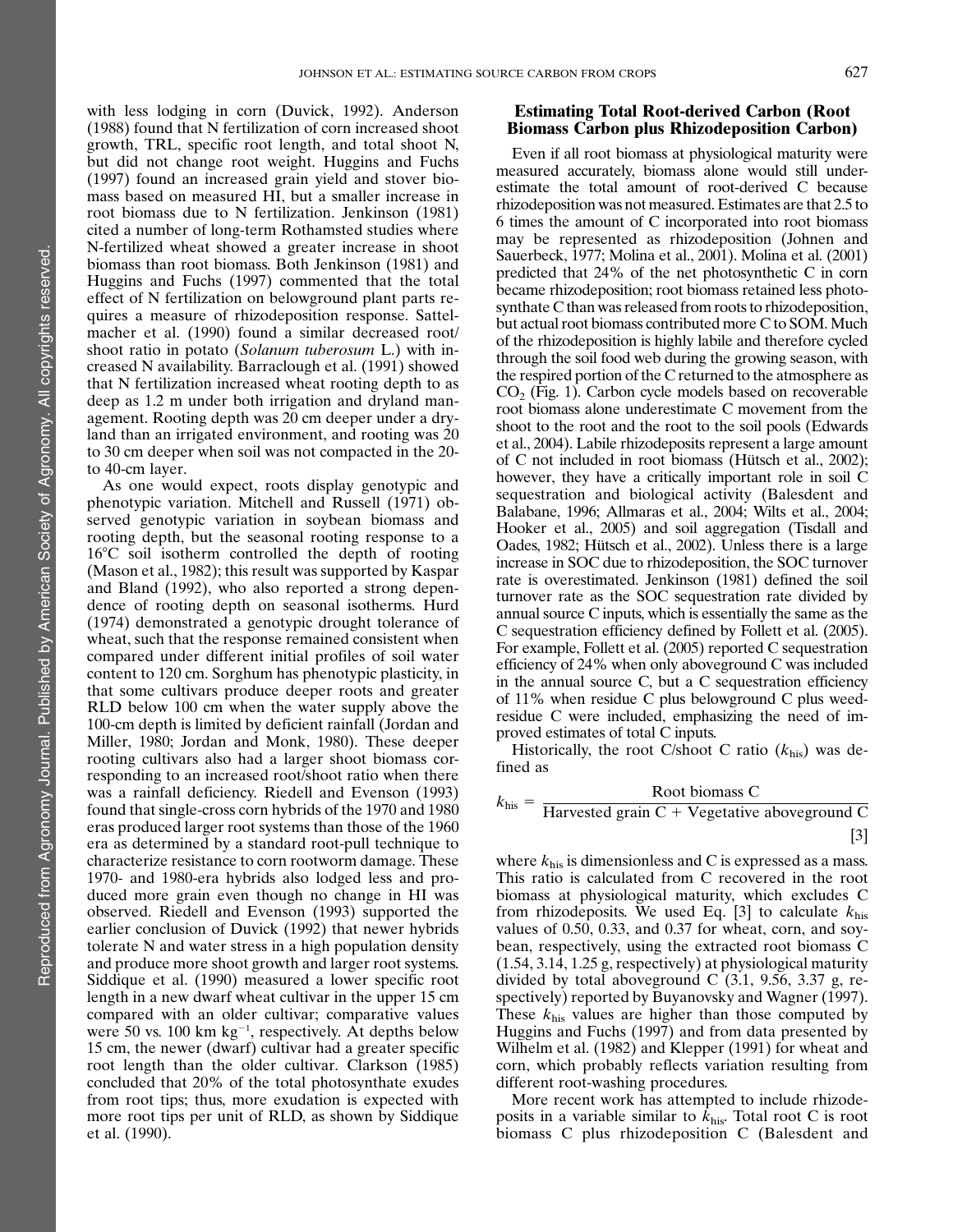Balabane, 1996; Allmaras et al., 2004; Wilts et al., 2004) defined as

$$
k_{\text{rec}} = \frac{\text{Root biomass C} + \text{Rhizodeposition C}}{\text{Harvested grain C} + \text{Vegetative aboveground C}}
$$

[4]

Buyanovsky and Wagner (1997) used soil-applied <sup>14</sup>Clabeled crop residue to estimate that rhizodeposition C represented 40% of root biomass C plus rhizodeposition C. Their total root C corresponds to 2.57, 5.24, and 2.09 g C for wheat, corn, and soybean, respectively. The corresponding  $k_{\text{rec}}$  values using Eq. [4] are 0.82, 0.55, and 0.62 for wheat, corn, and soybean, respectively.

Methods that account for rhizodeposition and seasonal contribution provide an improved estimate of the total root-derived C in the belowground C cycle. Follett et al. (1997) used a  $k_{\text{rec}}$  value of 0.53 to calculate total wheat-root C inputs. An estimate of  $k_{\text{his}} = 0.15$  for sunflower included only the C in the recovered root biomass (Robinson, 1978); if we assume 60% of root C is from biomass (Buyanovsky and Wagner, 1997), then  $k_{\text{rec}}$  is 0.25. Pulse labeling with <sup>14</sup>CO<sub>2</sub> indicates that the  $k_{\text{rec}}$  for wheat may be at least 0.60 (Swinnen et al., 1994; Kuzyakov, 2002a; Kuzyakov, 2002b). Critics of controlled studies argue that the period for  ${}^{14}CO_2$  exposure is less than in a field season of plant growth. Therefore, the rhizodeposition, root/shoot ratio, and  $k_{\text{his}}$  values are all underestimated because not all the C contributed during the season is labeled. Wilts et al. (2004) reported  $k_{\text{rec}}$  values of 1.14 to 1.17 for corn in a field study. Measurements of seasonal soil  $CO<sub>2</sub>$  efflux during corn production (Rochette and Flanagan, 1997; Rochette et al., 1999a; Brye et al., 2002) suggest a  $k_{\text{rec}}$  much closer to 1.14 (Wilts et al., 2004). A seasonal soil  $CO<sub>2</sub>$  efflux during barley production after corn (Rochette et al., 1999b) suggests that the  $k_{\text{rec}}$  values of barley must also be larger than the  $k_{\text{his}} = 0.48$  for wheat calculated from Buyanovsky and Wagner (1997).

#### Estimates of Total Root Carbon: Past and Present

Grain yield, HI (Table 1), an assumed average C concentration of  $0.4 \text{ kg kg}^{-1}$  for both above- and belowground biomass, and conservative  $k_{\text{rec}}$  values (Table 2) were used to estimate past and present total root C. We can calculate changes in the amount of root C between 1940 and 2000, similar to what was done above for grain and residue yields. For example, calculation of barley root C in 1940 (Table 1) is total root C =  $0.6$ { $[1280 \text{ kg ha}^{-1}]$ (grain yield) $0.4$ ] + [3460 kg ha<sup>-1</sup> (residue yield) $0.4$ ]} = 1140 kg C ha<sup>-1</sup>after rounding (Table 2). The same type of calculation can then be made for 2000 yield (1850 kg total root C ha<sup>-1</sup>, Table 2) and the increase calculated as

% Increase = 
$$
\left(\frac{\text{Root C}_{2000} - \text{Root C}_{1940}}{\text{Root C}_{1940}}\right) \times 100
$$
 [5]

Thus, total root C increases were: barley (63%), corn (190%), oat (44%), sorghum (210%), soybean (32%), and wheat (66%). Total root plus vegetative shoot C (Table 2) during this 60-yr period increased 35% for barley, 150% for corn, 31% for oat, 180% for sorghum,

Table 2. Estimated changes (1940–2000) of source C contained in the vegetative shoot and the root system including rhizodeposition.

|           |      | Vegetative<br>shoot C† | Root plus<br>shoot C <sup>#</sup> |      | Root C |      |
|-----------|------|------------------------|-----------------------------------|------|--------|------|
| Crop      | 1940 | 2000                   | 1940                              | 2000 | 1940   | 2000 |
|           |      |                        | $kg$ ha <sup>-1</sup>             |      |        |      |
| Barley    | 1380 | 1540                   | 2520                              | 3390 | 1140   | 1850 |
| Corn      | 1400 | 2980                   | 2700                              | 6780 | 1300   | 3800 |
| Oat       | 940  | 1120                   | 1780                              | 2330 | 840    | 1210 |
| Sorghum   | 720  | 1800                   | 1380                              | 3830 | 660    | 2030 |
| Soybean   | 1180 | 1200                   | 2190                              | 2530 | 1010   | 1330 |
| Sunflower | NR\$ | 830                    | NR                                | 1180 | NR     | 350  |
| Wheat     | 1080 | 1370                   | 1980                              | 2860 | 900    | 1490 |

 $\dagger$  Crop residue from Table 1  $\times$  0.4 kg C kg<sup>-1</sup> estimated mean C content in shoot and root.

‡ Estimated root biomass plus rhizodeposition C/grain C plus vegetative C ratio  $(k_{\text{rec}}) = 0.60$  for barley, corn, oat, sorghum, soybean, and wheat (Swinnen et al., 1994; Buyanovsky and Wagner, 1997; Kuzyakov, 2002a);  $k_{\text{rec}} = 0.25$  for sunflower (Robinson, 1978).

 $\S \overline{\text{NR}}$  = not reported.

16% for soybean, and 44% for wheat. These increases in total root C assume a constant  $k_{\text{rec}}$  value with time, which requires verification. There is some evidence to suggest  $k_{\text{rec}}$  may have changed. Allmaras et al. (2004) observed that rhizodeposition from corn increased by 100% with N fertilizer compared with no N fertilizer, which suggests a significant increase in  $k_{\text{rec}}$  after 1960, due to N application increases not taken into account in Table 2. Wilts et al. (2004) observed similar N effects on rhizodeposition. These observations suggest caution in evaluating this approach, but provide a conservative estimate, which is probably more accurate than when rhizodeposition is ignored.

Long-term studies generally show that SOC is greater in systems receiving N fertilizer than those with zero or low N inputs (Paustian et al., 1997). Diekow et al. (2005) reported increases in SOC and soil N with N fertilizer and legumes, which they attributed to a larger crop residue input; however, Clapp et al. (2000) found that the soil continued to lose SOC although their moldboard-plowed treatment with fertilizer had returned the greatest amount of residue. They observed an increase in SOC only when stover was returned and fertilizer was applied in the conservation (chisel plow) or no-tillage treatments. Reicosky et al. (2002) reported similar results; they found an SOC loss regardless of fertility or other residue management treatments when soil was moldboard plowed for 29 yr. Follett et al. (2005) observed that no-till with N fertilizer in an irrigated wheat– corn (double crop) rotation had the potential to sequester C in central Mexico.

#### Impact of Rhizodeposition on Soil Organic Matter

The impact of rhizodeposition on SOM turnover appears to be dependent on the source or form of the rhizodeposits. Total root-derived C contributes 1.5 times to  $>3$  times more C to SOC than shoot-derived C (Balesdent and Balabane, 1996; Allmaras et al., 2004; Wilts et al., 2004; Hooker et al., 2005). Hooker et al. (2005) attributed the difference to different cycling rates of shoot and root material. When preferentially consumed by microbes, rhizodeposition may retard decom-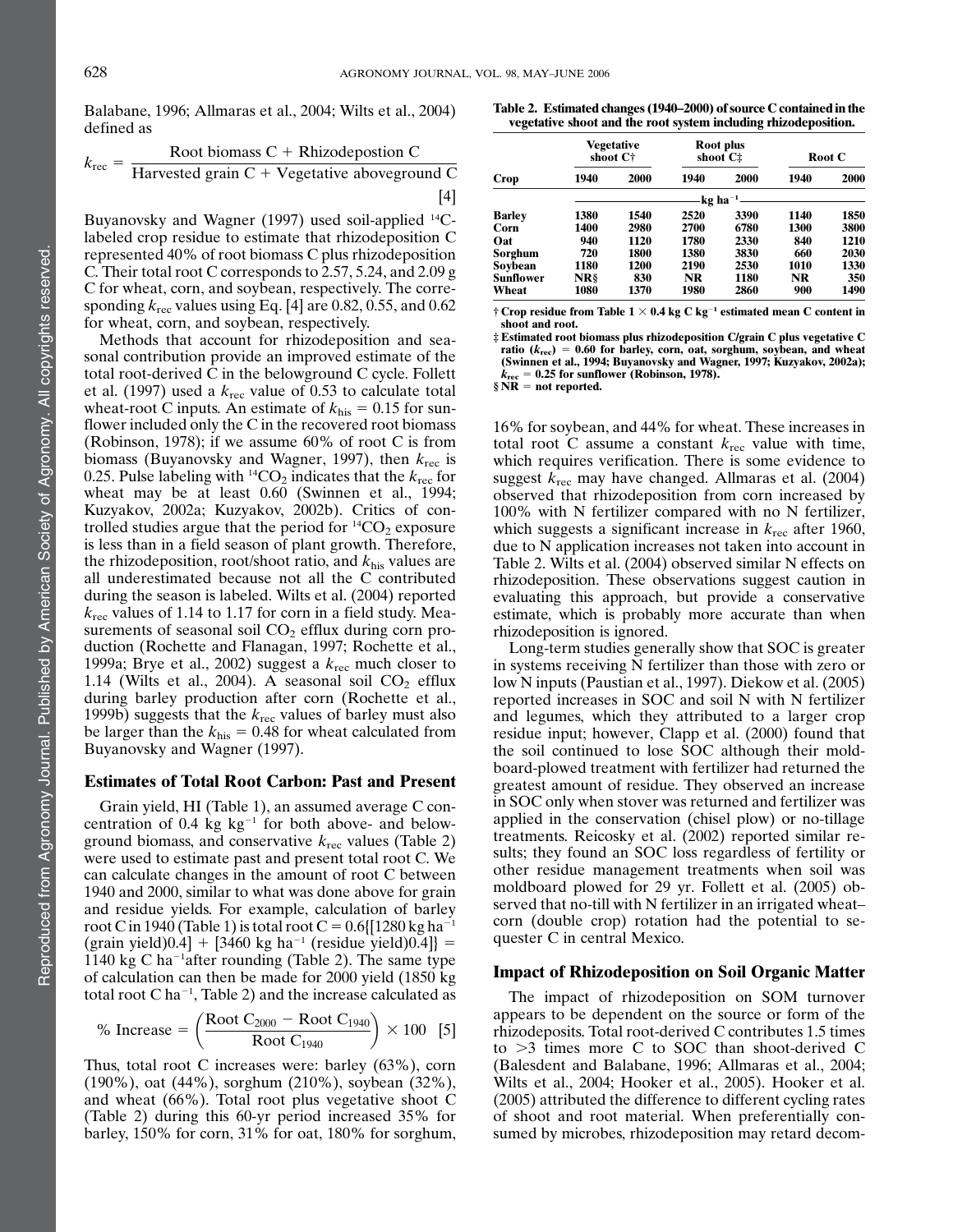position of more recalcitrant plant biomass and native SOM (Goudrain and De Ruiter, 1983; Lekkerkerk et al., 1990; Torbert et al., 2000). This is contrary to the soybean rhizosphere effect, which was first identified in a controlled environment study comparing four plant species (Fu and Cheng, 2002). Cheng et al. (2003) studied the rhizosphere priming effects from soybean and spring wheat on SOM decomposition and concluded that soybean can prime decomposition in the rhizosphere sufficiently to intensify crop residue and SOM decomposition, but spring wheat did not prime SOM decomposition to the same extent. The residue priming effect was responsible for a major portion of the total soil  $CO<sub>2</sub>$  efflux from the soybean system. Soybean, induced decomposition of relict SOC has been found in a field study (D. Huggins, personal communication, 2005). Sisti et al. (2004) found that the quality of the crop residue had little impact on the decomposition of native SOM in a notill system. In the same study, incorporation of residues by tillage with an average C/N ratio of 24 to 30 stimulated faster decomposition of native SOM than incorporation of residue with an average C/N ratio of 36. Clapp et al. (2000) noted that N application reduced the decomposition loss of relict SOC; similar results were noted by Green et al. (1995) in a laboratory study. Clearly, there are many questions yet to be answered on the interaction of management on belowground C dynamics.

Both root biomass C and rhizodeposition C are influenced by genetic and environmental factors, which add to the complexity of accurately estimating  $k_{res}$ . Early in the growing season, relatively profuse root exudation provides source C for an active microbial community. Carbon contribution to the rhizosphere as a proportion of photosynthate decreases as the plant approaches physiological maturity. Source C in the root zone early in the growing season is derived mainly from three sources: senescing roots, shoots incorporated from the previous season, and photosynthate translocated from the shoot during the current season (Kuzyakov and Cheng, 2001). Nutrient availability also influences root exudation composition and rates. Frequently, low-molecular-weight root exudates (such as carbohydrates and organic acids) increase in response to nutrient-limited environments, although the composition of root exudates is species, age, and nutrient dependent (Marschner, 1995). Barley root exudation per unit root biomass increased with decreasing N status (Darwent et al., 2003). Several species have been shown to increase exudation of organic acids (e.g., malic and citric acids) in response to Al stress (Ojima et al., 1984) and P and Fe deficiency (Gardner et al., 1982; Gardner and Boundy, 1983; Ric de Vos et al., 1986; Lipton et al., 1987). These complicating factors contribute to a limited understanding of the real causeand-effect parameters on root biomass decomposition, rhizodeposition, and SOC turnover.

# MINIMUM CARBON INPUTS REQUIRED TO MAINTAIN SOIL ORGANIC CARBON

Increasing source C inputs coupled with static or reduced losses of C produces a net increase in SOC. The level of SOC changes until a new dynamic equilibrium level is reached, after which little additional net increase in SOC occurs (Jenkinson, 1981; Lal et al., 1998) without an additional shift in the equilibrium; however, much more research is needed to estimate this equilibrium accurately under different soil, climatic, and management systems. Cropping systems with ample C inputs will increase sequestered C; enhance microbial activity; improve soil physical properties related to soil structure, soil resilience, and aggregate stability, as well as water flux and water-holding characteristics; and nutrient cycling (Kay, 1998; Collins et al., 2000), especially if associated with more rhizodeposition.

The MSC depends on precipitation and temperature, as well as crop, crop rotation, and tillage. The MSC has been estimated by a simple linear relationship (e.g., Larson et al., 1972; Paustian et al., 1997; Follett et al., 2005):

$$
y = a + bx \tag{6}
$$

where  $y$  is SOC and  $x$  is source C. When we determine the amount of x required to hold  $y = 0$ , the values of a and  $b$  can be determined by various levels of measured  $x$ and y. Thus, solving for x when  $y = 0$ , theoretically  $a \le 0$ .

Once MSC is known for a given system, the amount of source C needed to increase SOC can be inferred. It is possible that global warming could increase SOM decomposition and thus increase MSC values. Using stable isotope techniques in mesocosms, Heath et al. (2005) reported a decline in root-derived C sequestrated due to increased soil microbial respiration, even though shortterm growth stimulation occurred due to the ambient  $CO<sub>2</sub>$  environment. Moreover, Bellamy et al. (2005) reported a loss of SOC from all soils across England and Wales irrespective of land use; they suggested the loss was linked to climate change. This region has had a mean temperature increase of  $0.5^{\circ}$ C and changes in rainfall distribution between 1978 and 2003 (Bellamy et al., 2005).

Several studies attempted to estimate MSC (Table 3). Most of these studies address only the input of aboveground residues; therefore, these values underestimate the total MSC. Averaging across crops with a positive change in SOC, an annual aboveground source C of  $2.5 \pm 1.0$  Mg C ha<sup>-1</sup> (n = 13) was needed with moldboard-plow systems, while 1.8  $\pm$  0.4 Mg C ha<sup>-1</sup> (n = 5) was needed in no-tillage and chisel-plow tillage systems. A smaller C input to maintain SOC with no-till compared with a moldboard system is due to less erosion of SOC-rich soil (Lal et al., 1998) and less tillage-induced C loss (Reicosky and Lindstrom, 1993; Reicosky and Allmaras, 2003). Tillage-induced SOC losses are caused by greater convective aeration and accelerated microbial activity. In a long-term (28-yr) tillage and silage removal study, there was no difference in SOC between silage harvested and stover returned with no-tillage (Hooker et al., 2005); however, dramatic SOC losses occurred if silage was harvested and the soil was moldboard plowed (Wilts et al., 2004; Hooker et al., 2005). Corn-based rotations with moldboard plowing tended to have a higher source C requirement  $(3.0 \pm 1.0)$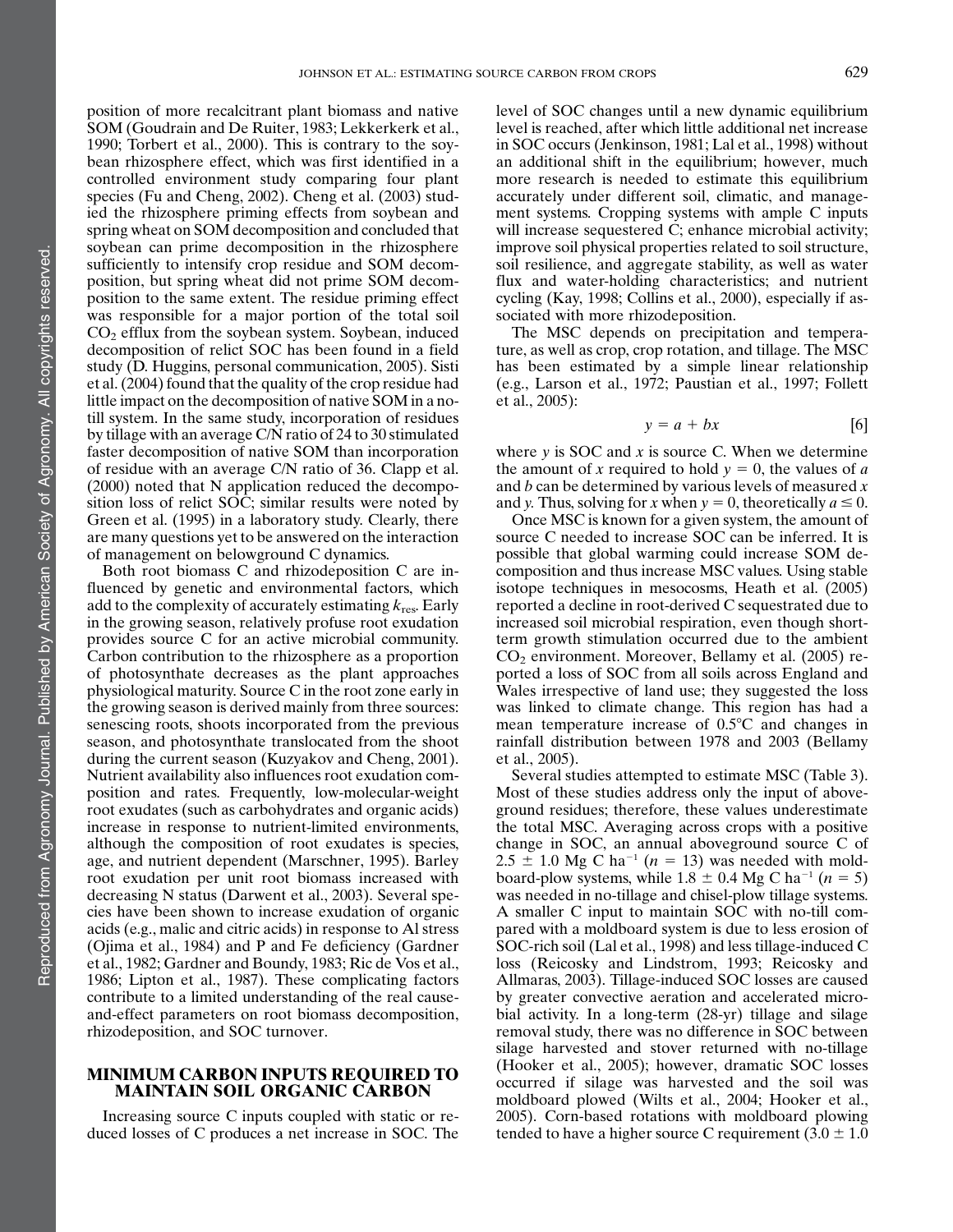|              | vegetative C (V) and aboveground vegetation plus roots (V+R), and the corresponding annual change in soil organic C (SOC) from sites<br>with different initial SOC (SOC.) concentrations, texture, and cropping practices. |                             |                 |              |          |             |       |                 |                    |  |
|--------------|----------------------------------------------------------------------------------------------------------------------------------------------------------------------------------------------------------------------------|-----------------------------|-----------------|--------------|----------|-------------|-------|-----------------|--------------------|--|
| <b>MSC+V</b> | MSC $V+R$                                                                                                                                                                                                                  | Annual $\Delta SOC\ddagger$ | <b>Duration</b> | SOC.         | Texture§ | State       | Crop¶ | <b>Tillage#</b> | <b>Citation</b> †† |  |
|              |                                                                                                                                                                                                                            |                             |                 | g kg $^{-1}$ |          |             |       |                 |                    |  |
| 2.2          | 9.4                                                                                                                                                                                                                        | 0.72                        |                 | 55.5         | sil      | MN          |       | CР              | 0, r               |  |
| $^{\sim}$ 1  | C QC                                                                                                                                                                                                                       | 0.15                        | 12              | ee e         | $\sim$ 1 | <b>MANT</b> |       | NIT             |                    |  |

Table 3. Reported estimates on the minimum amount of annual source C inputs needed to maintain soil organic C (MSC), aboveground vegetative C (V) and aboveground vegetation plus roots (V+R), and the corresponding annual change in soil organic C (SOC) from sites

|            |                                         |                                       |    |             |               |           | ---г п      |            |              |
|------------|-----------------------------------------|---------------------------------------|----|-------------|---------------|-----------|-------------|------------|--------------|
|            | $MgC$ ha <sup>-1</sup> yr <sup>-1</sup> |                                       | yr | $g kg^{-1}$ |               |           |             |            |              |
| 2.2        | 9.4                                     | 0.72                                  | 13 | 55.5        | sil           | <b>MN</b> | С           | $\bf CP$   | 0, r         |
| 2.1        | 6.96                                    | 0.15                                  | 13 | 55.5        | sil           | MN        | $\mathbf C$ | NT         | 0, r         |
| 2.0        | NA                                      | <b>NA</b>                             | NA | 18.7        | sil           | WI        |             | NT         |              |
| 2.4        | NA                                      | 0.043                                 | 12 | 18          | cl            | IA        | С           | <b>MBP</b> | p<br>c       |
| $>\!\!4.0$ | NA                                      | 0.12                                  | 11 | 19          | sil           | IN        | С           | <b>MBP</b> | e            |
| 2.9        | 5.83                                    | $NA$ <sup><math>\ddagger</math></sup> | 10 | $26 - 35$   | cl            | <b>MN</b> | С           | <b>MBP</b> | g, n         |
| 2.3        | <b>NA</b>                               | 0.045                                 | 25 | 18.8        | sil           | WI        | С           | <b>MBP</b> |              |
| 4.5        | NA                                      | 0.063                                 | 20 | 9.5         | sal           | MI        | C           | MBP        | $\mathbf{m}$ |
| 2.1        | 6.6                                     | 0.27                                  | 13 | 55.5        | sil           | <b>MN</b> | C           | MBP        | 0, r         |
| 3.3        | 6.0                                     | $-0.41$ to $-0.56$                    | 30 | 24.4-28.2   | cl, sicl, sil | <b>MN</b> | $\mathbf C$ | <b>MBP</b> | q, s         |
| 3.0        | 5.45                                    | <b>NA</b>                             | 10 | $26 - 35$   | cl.           | <b>MN</b> | Sy          | <b>MBP</b> | g, n         |
| 1.7        | <b>NA</b>                               | 0.076                                 | 11 | 25          | sil           | KS        | Sy, Sr      | <b>CP</b>  |              |
| 1.2        | NA                                      | 0.36                                  | 11 | 25          | sil           | KS        | Sy, Sr      | NT         |              |
| 2.0        | NA                                      | <b>NA</b>                             | 30 | 17          | sil           | WA        | W           | <b>MBP</b> | a, k         |
| 2.0        | NA                                      | <b>NA</b>                             | 42 | $10 - 16$   | sil           | KS        | W           | <b>MBP</b> | b, f         |
| 0.3        | NA                                      | 0.145                                 | 6  | $11 - 18$   | sal           | MO        | W           | V          | d            |
| 1.5        | <b>NA</b>                               | 0.36                                  | 31 | 15          | sacl          | Sweden    | $W-B$       | HT         | h            |
| 1.45       | NA                                      | 0.4                                   | 5  | $14 - 15$   | c             | Mexico    | $W-C$       | <b>MBP</b> |              |
| 1.45§§     | <b>NA</b>                               | 1.45                                  | 5  | $14 - 15$   | c             | Mexico    | $W-C$       | NT         |              |
| 1.2        | NA                                      | <b>NA</b>                             | 23 | 8.7         | sil           | WA        | $W-F$       | <b>MBP</b> | a, f         |
| 2.1        | NA                                      | 0.1                                   | 45 | 12.5        | sil           | <b>OR</b> | $W-F$       | <b>MBP</b> | a, f         |
| 4.0        | <b>NA</b>                               | <b>NA</b>                             | 30 | 17          | sil           | WA        | $W-F$       | MBP        | a, k         |
| 0.9        | 2.02                                    | $-0.42$                               | 22 | 17.2        |               | NE        | $W-F$       | <b>MBP</b> |              |
| 1.1        | 1.8                                     | $-0.18$                               | 84 | 12.4        |               | $\bf{CO}$ | $W-F$       | <b>MBP</b> |              |

† Assuming 0.4 kg C kg<sup>-1</sup> residue (except Vanotti et al. 1997, who reported C concentration as 0.45 kg C kg<sup>-1</sup>).

‡ DSOC 5 change in SOC between final and initial values, divided by years; negative values indicate a loss of SOC.

§si = silt, sa = sandy, l = loam, c = clay.<br>¶ B = barley, C = corn, F = fallow, Sr = sorghum, Sy = soybean, W = wheat.

# CP = chisel plow, HT = hand tillage, MBP = moldboard plow, NR = not reported, NT = no-till, V = V-blade 9–12 cm.<br>†† a = Horner et al. (1960), b = Hobbs and Brown (1965), c = Larson et al. (1972), d = Black (1973), e = Ba Crookston et al. (1991),  $h =$  Paustian et al. (1992),  $i =$  Follett et al. (1997),  $j =$  Havlin and Kissel (1997),  $k =$  Paustian et al. (1997),  $l =$  Vanotti et al. (1997), m = Vitosh et al. (1997), n = Huggins et al. (1998b), o = Clapp et al. (2000), p = Kucharik et al. (2001), q = Reicosky et al. (2002), r = Allmaras et al. (2004),

 $s =$  Wilts et al. (2004),  $t =$  Follett et al. (2005).

‡‡ NA, not available.

§§ Estimated critical C inputs were calculated using both NT and MBP data and from wheat–corn and wheat–soybean rotations (Follett et al., 2005).

 $Mg C h a^{-1}$ ,  $n = 6$ ) than moldboard plowed, wheat-based rotations (2.2  $\pm$  1.1 Mg C ha<sup>-1</sup>,  $n = 5$ ), which may be related to the climatic conditions of the production regions. Typically, wheat is grown in regions with less rainfall and lower temperatures than required for corn, thus C turnover in the soil may be slower.

# CURRENT AND PROJECTED SOURCE C INPUTS

The yield data (Fig. 2) for the seven crops shows a reasonably linear trend from 1940 to 2000, each with a different slope, largely as a result of a range of technological advances, discussed above. The yield projections (Tables 4 to 7) assume that harvestable yield will continue to follow a linear trend, as they have since 1940. It is reasonable to assume that technological advances will continue and grain yields will continue to increase at least for some time. The highest corn yield projected (Table 4) is consistent with the high yields observed by Yang et al. (2004) and genetic yield potentials suggested by Tollenaar and Lee (2002). It must be noted that yield maximums may occur due to physiological limitation or adverse climatic changes, in which case our projections would overestimate future yield.

#### Corn

Current available source C inputs from aboveground corn vegetation (ESC) were estimated using state-

average grain yields in 2003 and HI (Table 1) to estimate if they would provide MSC, recognizing that there is substantial yield variation within and among states. For example, county yield averages for corn across the country ranged from 1.1 to 14.7 Mg ha<sup>-1</sup>, with the highest yields from irrigated regions (11.3  $\pm$  2.1 Mg ha<sup>-1</sup>, 41 counties) and from the Corn Belt (9.4  $\pm$  1.6 Mg ha<sup>-1</sup>, 507 counties) (USDA-National Agricultural Statistics Service, 2003). Irrigated corn (Table 4) is estimated to provide an average  $4.0 \pm 0.8$  Mg C ha<sup>-1</sup> of ESC, while the U.S. national average ESC was  $2.8 \pm$  $0.8 \text{ Mg C}$  ha<sup>-1</sup> (2371 counties in 41 states). In the five Corn Belt states with predominately rain-fed agriculture, the ESC from vegetative corn biomass provided  $3.3 \pm 0.6$  Mg C ha<sup>-1</sup> (507 counties). A measured average of aboveground MSC of 3.0  $\pm$  1.0 Mg C ha<sup>-1</sup> (n = 6) for corn when moldboard plowed (Table 3) suggests that many fields within these regions have sufficient C inputs to store C; however, an aboveground ESC of 3.3 Mg C  $ha^{-1}$  in a 29-yr field study receiving annual moldboard plowing in western Minnesota did not prevent continued SOC loss (Table 3; Reicosky et al., 2002). In a similar study, located in southeastern Minnesota, plots receiving high N fertilizer with an annual aboveground ESC of 2.3 Mg C ha<sup>-1</sup> increased SOC as much as  $0.27 \pm 0.14$  Mg C  $ha^{-1}$  yr<sup>-1</sup> (Table 3; Allmaras et al., 2004). A significant difference between these two studies was the presence of secondary tillage in the Reicosky et al. (2002) study and its absence in the Allmaras et al. (2004) study.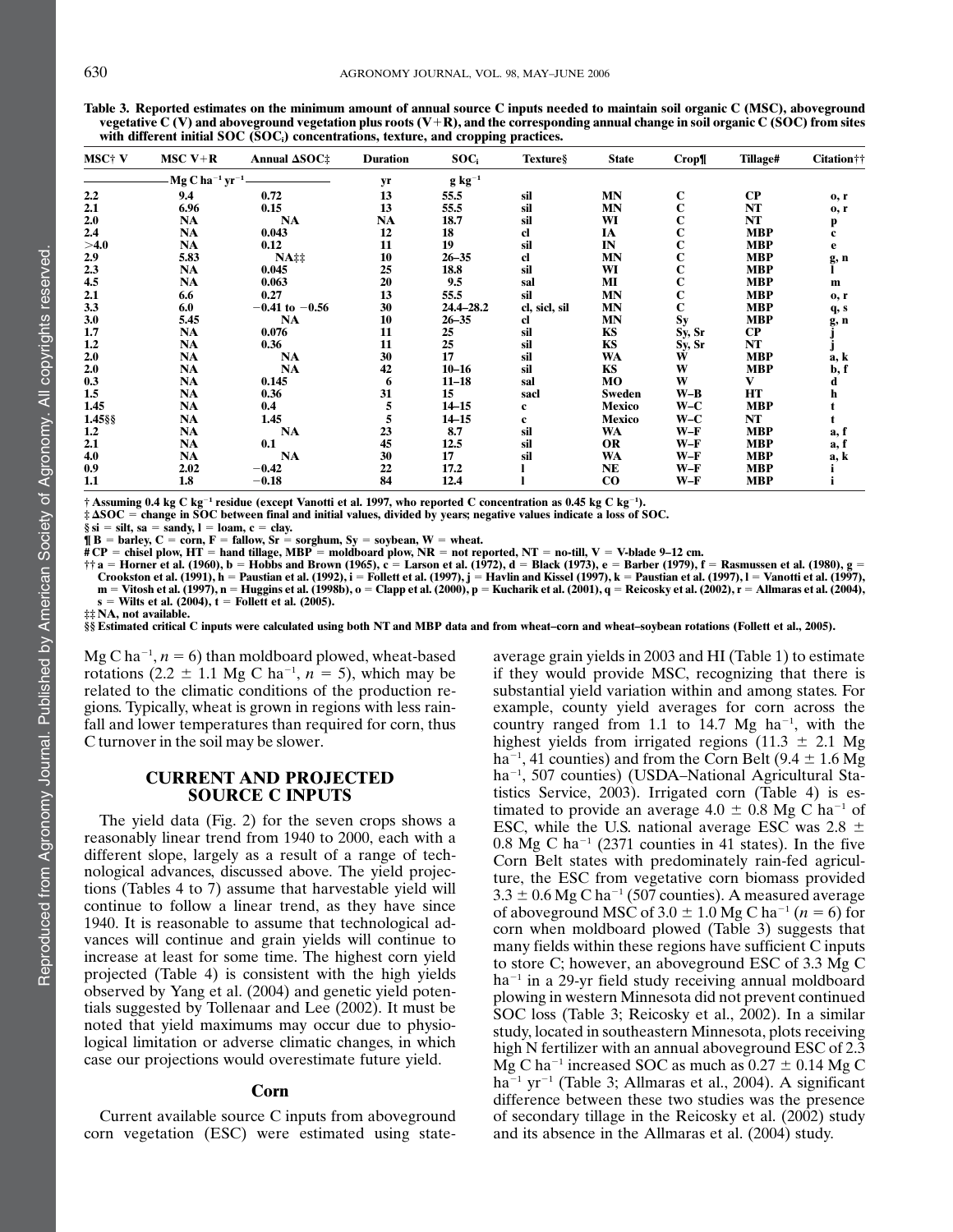Table 4. Corn grain yield, residue C (ESC), and residue plus root C (total ESC) for selected states based on 2003 averages (USDA–National Agricultural Statistics Service, 2003) and projected U.S. national average values for 2030 and 2100.

| Comment                 | <b>State</b> | Grain yield           | ESC† | <b>Total ESC</b> #        |
|-------------------------|--------------|-----------------------|------|---------------------------|
|                         |              | $Mg$ ha <sup>-1</sup> |      | — Mg C ha <sup>-1</sup> — |
|                         | <b>USA</b> § | 8.92                  | 3.12 | 7.13                      |
| <b>Irrigated</b>        | AZ.          | 11.92                 | 4.17 | 9.53                      |
|                         | NM           | 11.29                 | 3.95 | 9.03                      |
|                         | OR           | 10.66                 | 3.73 | 8.52                      |
|                         | <b>WA</b>    | 12.23                 | 4.28 | 9.78                      |
| <b>Corn Belt states</b> | ĪА           | 9.85                  | 3.45 | 7.88                      |
|                         | П.           | 10.29                 | 3.60 | 8.23                      |
|                         | IN           | 9.16                  | 3.21 | 7.33                      |
|                         | MN           | 9.16                  | 3.21 | 7.33                      |
|                         | OН           | 9.78                  | 3.42 | 7.81                      |
| Projected 2030¶         | <b>USA</b>   | 12.0                  | 4.26 | 9.69                      |
| Projected 2100          | USA          | 20.4                  | 7.24 | 16.5                      |

 $\dagger$  Estimated assuming harvest index = 0.53 and mean C content = 0.40 kg  $C$  kg<sup>-1</sup> in shoot and root.

‡ Estimated root biomass plus rhizodeposition C/grain C plus vegetative C ratio ( $k_{\text{rec}}$ ) = 0.60 (Swinnen et al., 1994; Buyanovsky and Wagner, 1997; Kuzyakov, 2002a). § U.S. average.

¶ Projection based on current linear trend of data from 1940 to 2000 [Mg C  $ha^{-1} = 0.12(years) - 230; r^2 = 0.99$ ] in Fig. 2.

There are few MSC measurements for no-till or other conservation tillage methods (Table 3). Based on the very limited dataset, the required vegetative aboveground corn residue inputs may be reduced to 2.1  $\pm$ 0.1 Mg C ha<sup>-1</sup> yr<sup>-1</sup>,  $n = 3$ . The total above- and belowground required input is two- to threefold greater than the shoot inputs, which reflects the importance of root C to SOC formation as discussed above. Follett et al. (1997) suggested that aboveground input requirements are multiplied by a factor of 2.2 to estimate both aboveground, root, and weed contributions in a winter wheat system, which supports our calculated values.

The MSC has direct implications for determining how much corn stover can be removed without decreasing SOC; as MSC increases, the amount of biomass harvestable for bioenergy decreases. Using a conservative average for MSC of 3.0  $\pm$  1.0 Mg C ha<sup>-1</sup> (n = 6) based on

Table 5. Soybean grain yield, residue C (ESC), and residue plus root C (total ESC) for selected states based on 2003 averages (USDA–National Agricultural Statistics Service, 2003) and projected U.S. national average values for 2030 and 2100.

| Comment                 | <b>State</b> | Grain yield           | ESC† | <b>Total ESC</b> :          |
|-------------------------|--------------|-----------------------|------|-----------------------------|
|                         |              | $Mg$ ha <sup>-1</sup> |      | —— Mg C ha <sup>-1</sup> —— |
|                         | <b>USA</b> § | 2.28                  | 1.07 | 2.26                        |
| <b>Corn Belt states</b> | MN           | 2.15                  | 1.01 | 2.13                        |
|                         | IL           | 2.49                  | 1.17 | 2.47                        |
|                         | NE           | 2.72                  | 1.28 | 2.70                        |
|                         | WI           | 1.88                  | 0.88 | 1.86                        |
|                         | MО           | 1.98                  | 0.93 | 1.96                        |
|                         | KS           | 1.55                  | 0.73 | 1.54                        |
| <b>Southern states</b>  | КY           | 2.92                  | 1.37 | 2.89                        |
|                         | MS           | 2.62                  | 1.23 | 2.60                        |
| Projected 2030¶         | USA          | 3.36                  | 1.57 | 3.33                        |
| Projected 2100          | USA          | 5.13                  | 2.41 | 5.09                        |

 $\dagger$  Estimated assuming harvest index = 0.46 and mean C content = 0.40 kg  $C$  kg<sup>-1</sup> in shoot and root.

 $\ddagger$  Estimated root biomass plus rhizodeposition C/grain C plus vegetative C ratio ( $k_{\text{rec}}$ ) = 0.6 (Buyanovsky and Wagner, 1997). § U.S. average.

¶ Projection based on current linear trend of data from 1940 to 2000 [Mg C  $ha^{-1} = 0.023(years) - 42; r^2 = 0.96$ ] in Fig. 2.

Table 6. Wheat grain yield, residue C (ESC), and residue C plus root C (total ESC) for selected states based on 2003 averages (USDA–National Agricultural Statistics Service, 2003) and projected U.S. national average values for 2030 and 2100.

| Comment                    | <b>State</b> | Grain yield           | ESC† | <b>Total ESC</b> :          |
|----------------------------|--------------|-----------------------|------|-----------------------------|
|                            |              | $Mg$ ha <sup>-1</sup> |      | —— Mg C ha <sup>-1</sup> —— |
|                            | <b>USA</b> § | 2.97                  | 1.46 | 3.06                        |
| Irrigated                  | AZ.          | 6.73                  | 3.30 | 6.89                        |
| <b>Great Plains states</b> | KS           | 3.23                  | 1.58 | 3.30                        |
|                            | MТ           | 1.84                  | 0.90 | 1.68                        |
|                            | ND           | 2.51                  | 1.23 | 2.57                        |
|                            | <b>NE</b>    | 3.09                  | 1.51 | 3.16                        |
| <b>Corn Belt states</b>    | МI           | 4.60                  | 2.25 | 4.70                        |
|                            | MN           | 3.88                  | 1.90 | 3.97                        |
| <b>Pacific NW states</b>   | <b>OR</b>    | 3.33                  | 1.63 | 3.41                        |
|                            | WA           | 3.99                  | 1.96 | 4.10                        |
| Projected 2030¶            | USA          | 3.57                  | 1.74 | 3.65                        |
| Projected 2100             | <b>USA</b>   | 5.36                  | 2.62 | 5.48                        |

 $\dagger$  Estimated assuming harvest index = 0.46 and mean C content of 0.40 kg  $C$  kg<sup>-1</sup> in shoot and root.

‡ Estimated root biomass plus rhizodeposition C/grain C plus vegetative C ratio ( $k_{\text{rec}}$ ) = 0.60 (Swinnen et al., 1994; Buyanovsky and Wagner, 1997; Kuzyakov, 2002a).

§ U.S. average.

¶ Projection based on current linear trend of data from 1940 to 2000 [Mg C  $ha^{-1} = 0.030(years) - 58; r^2 = 0.94$ ] in Fig. 2.

moldboard-plowed corn systems (Table 3), we can estimate potential biomass availability. For example, using Eq. [1], a grain yield of 10 Mg ha<sup>-1</sup> with an HI of  $0.53$ would produce  $8.9 \text{ Mg}$  ha<sup>-1</sup> stover, which contains  $3.56 \text{ Mg}$  $C$  ha<sup>-1</sup>. Carbon in crop residues in excess of MSC is what would be available to harvest for bioenergy. In this example, there would be 0.56 Mg C ha<sup>-1</sup> yr<sup>-1</sup> or 1.4 Mg residue ha<sup>-1</sup> yr<sup>-1</sup> of corn stover available to harvest for bioenergy. If a less conservative MSC estimate of 2.1  $\pm$ 0.1 Mg C ha<sup>-1</sup> yr<sup>-1</sup> (n = 3) is used, the amount of available corn stover increases to 3.7 Mg residue ha<sup>-1</sup> yr<sup>-1</sup>, which leaves 50% of the biomass on the field for erosion control. In the Corn Belt states (Table 4), assuming a no-till system, state-average available stover ranges from 2.8 to 3.8 Mg  $ha^{-1}$  yr<sup>-1</sup>. Assuming corn yields continue to increase and MSC remains constant, it is reasonable to assume that the amount of stover for bioenergy harvest should increase. For example, a grain yield of 20 Mg ha<sup> $-1$ </sup> is expected to

Table 7. Sorghum grain yield, residue C (ESC), residue plus root C (total ESC) for selected states based on 2003 averages (USDA–National Agricultural Statistics Service, 2003) and projected U.S. national average values for 2030 and 2100.

| Comment                    | <b>State</b> | Grain yield           | ESC†                       | <b>Total ESC</b> # |  |
|----------------------------|--------------|-----------------------|----------------------------|--------------------|--|
|                            |              | $Mg$ ha <sup>-1</sup> | ——Mg C ha <sup>-1</sup> —— |                    |  |
|                            | <b>USA§</b>  | 3.31                  | 1.49                       | 3.18               |  |
| <b>Great Plains states</b> | ТX           | 3.39                  | 1.53                       | 3.26               |  |
|                            | OК           | 2.32                  | 1.04                       | 2.22               |  |
|                            | KS           | 2.80                  | 1.26                       | 2.69               |  |
|                            | <b>CO</b>    | 1.69                  | 1.53                       | 2.86               |  |
|                            | <b>NE</b>    | 3.89                  | 1.75                       | 3.74               |  |
| <b>Other</b>               | AZ.          | 5.64                  | 2.54                       | 5.42               |  |
|                            | МS           | 5.27                  | 2.37                       | 5.06               |  |
|                            | KY           | 5.96                  | 2.68                       | 5.72               |  |
| Projected 2030¶            | USA          | 6.15                  | 2.77                       | 5.91               |  |
| <b>Projected 2100</b>      | USA          | 8.60                  | 3.88                       | 8.27               |  |

 $\dagger$  Estimated mean C content = 0.40 in shoot and root.

‡ Estimated root biomass plus rhizodeposition C/grain C plus vegetative C ratio (k<sub>rec</sub>) = 0.60 (Swinnen et al., 1994; Buyanovsky and Wagner, 1997;<br>Kuzyakov, 2002a).

§ U.S. average.

¶ Projection based on current linear trend of data from 1940 to 2000 [Mg C  $ha^{-1} = 0.057(years) - 1098; r^2 = 0.90$ ] in Fig. 2.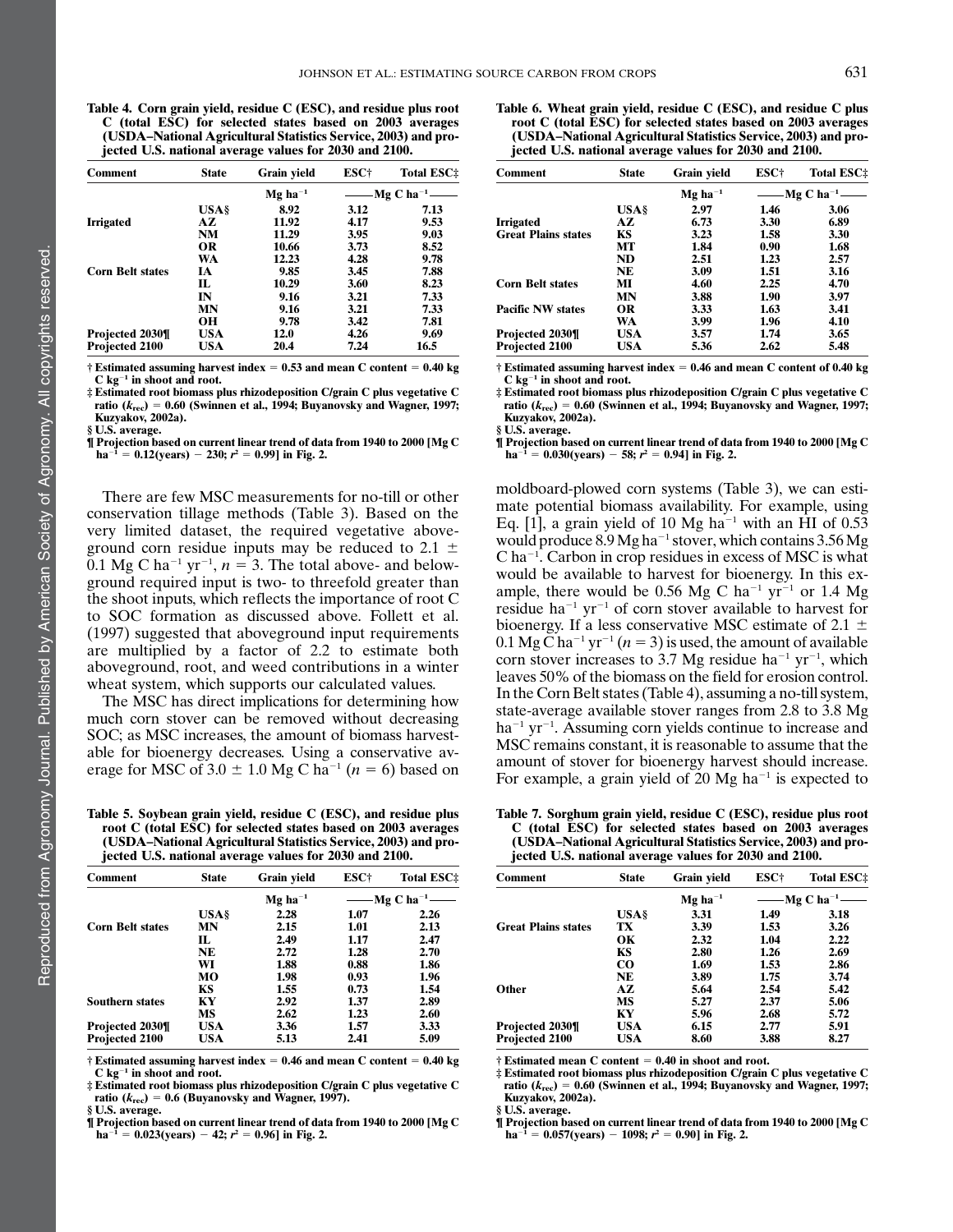produce about 12.5 Mg ha<sup> $-1$ </sup> of harvestable stover, compared with an MSC of  $2.1 \pm 0.1$  Mg C ha<sup>-1</sup> yr<sup>-1</sup>.

The amount of available stover for bioenergy is dependent on MSC; inherent is the assumption that if we manage for SOC, sufficient cover will be available to prevent erosion. This is only a reasonable assumption if conservation or no-till practices are followed. Larson's (1979) statement that "the need to maintain soil productivity should be our first consideration and only, once this criterion has been met, should crop biomass be removed for alternative purposes" is still relevant. Recently, Lal (2004) concluded that crop residue as a biofuel could not produce sufficient energy to make a major difference in reducing fossil fuel consumption; however, its removal may seriously jeopardize soil and environmental quality.

# Soybean, Wheat, and Sorghum

There is very limited MSC data specific to soybean and sorghum available to determine the amount of C inputs required to maintain SOC. Using an overall average of  $2.2 \pm 1.0$  Mg C ha<sup>-1</sup> (n = 21) from soybean (Table 3) as critical residue C, there is not sufficient ESC produced, except perhaps in Kentucky and Missouri, where the yield is 2.22 Mg C ha<sup>-1</sup> (Table 5). Even if the current trend for yield increases continues during the next century, the ESC produced from soybean in many states will not be sufficient to maintain SOC (Table 5). Our projected yield estimates are even more conservative than the 3.2 to 4.0 Mg ha<sup> $-1$ </sup> by 2030 predicted by Specht et al. (1999). Controlled environment studies indicate that soybean causes a positive rhizosphere priming effect (Fu and Cheng, 2002) that increases relict SOM decomposition. The soybean priming effect was responsible for a major portion of the total soil C efflux from that system (Cheng et al., 2003). Thus, while soybean has many desirable attributes as a food crop, it presents unique challenges for designing management strategies that minimize its potential to accelerate SOC decline.

For wheat in the Pacific Northwest (Washington and Oregon), the critical source C input ranged from 1.2 to 4.0 Mg C ha<sup>-1</sup> (Table 3), depending on cropping system and moisture regime. This limited dataset for Washington suggests that critical source C for wheat fallow maybe twice that for continuous wheat. The ESC in Washington (Table 6) suggests that current inputs are nearly adequate for sustaining SOC, provided wheat is grown continuously without fallow and assuming an MSC of 1.8  $\pm$ 1.0 Mg C ha<sup>-1</sup> yr<sup>-1</sup> ( $n = 9$ ) based on all wheat studies in Table 3. For the Great Plains, estimates of aboveground MSC range from  $0.3 \text{ Mg C}$  ha<sup>-1</sup> in Montana using mulch tillage (Black, 1973) to 2.1 Mg C ha<sup>-1</sup> in Kansas using moldboard-plow tillage (Hobbs and Brown, 1965; Rasmussen et al., 1980; Table 3). It should be noted that the  $0.3$  Mg C ha<sup>-1</sup> of input C to maintain SOC estimated by Black (1973) is at least threefold lower than any other estimates reported in Table 3. This vast difference may be caused by the use of a sweep with no other tillage in a cool, dry Montana environment. Using an MSC of  $1.8$  Mg C ha<sup>-1</sup> yr<sup>-1</sup> and 2003 state-average yields suggests

that current wheat ESC inputs in many states are insufficient to maintain SOC. If the current yield trend continues nationally, it is projected that it would take about 30 yr for biomass yield to consistently provide sufficient ESC to maintain SOC.

Potter et al. (1997) observed an annual average source C input in wheat-fallow  $(0.74 \text{ Mg C ha}^{-1})$  and continuous sorghum  $(1.72 \text{ Mg C ha}^{-1})$  in a 10-yr experiment in Texas; no-till and stubble mulch produced the same amount of source C. In the same experiment, residue source C inputs for continuous wheat were 1.12 Mg C  $ha^{-1}$  if not tilled and 0.88 with stubble mulch tillage. Corresponding annualized increases in SOC in a 20-cm profile between no-till and stubble mulch was 0.24, 0.55, and 0.30 Mg C ha<sup>-1</sup> in wheat-fallow, continuous wheat, and continuous sorghum, respectively. These increases suggest that a lower N concentration in wheat than sorghum residue was responsible for the larger SOC accumulation under wheat than under sorghum.

In Kansas, MSC values were  $1.2$  Mg C ha<sup>-1</sup> with no-till and 1.7 Mg C ha<sup> $-1$ </sup> if conventionally tilled when comparing residue inputs among continuous soybean, soybean– sorghum rotation, and continuous sorghum (Havlin and Kissel, 1997). The 2003 sorghum grain yields and their corresponding ESC in the Great Plains (Table 7) exceed the suggested MSC for a no-till system, but not for a conventionally tilled system. Therefore, only those areas that are no-tilled are expected to be gaining SOC. If sorghum yield and corresponding source C continue the current yield trends, there is potential to sequester additional SOC (Table 7).

# Total Estimated Source Carbon Production

The total ESC values based on a conservative estimate of rhizodeposition and harvested yields of corn, soybean, wheat, and sorghum are reported in Tables 4, 5, 6, and 7, respectively. These total ESC values provide a more realistic estimate of the net primary production (including C in the grain) and the size of the C cycle. In some cases, these ESC values can be compared with the total MSC values in Table 3, but these comparisons are less precise than the comparison between vegetative ESC and vegetative MSC. The projected ESC values indicate the potential to sequester SOC for many crops, assuming constant C sequestration efficiency. Improvements in soil management (e.g., reducing tillage) may increase C sequestration efficiency. Thus one can expect more rhizodeposition and sequestered SOC for improved soil physical properties due to more biological activity.

#### **CONCLUSIONS**

Changes in available crop residue, soil management, and technological inputs enable agriculture to reduce SOC losses and to begin restoring SOC. Reviewing the role of total root-derived C to SOC from field studies suggests that previous estimates of root-derived C have been low. The underestimate of total root C may also imply that previous estimates of primary production were also low. This review identifies the role of total root C (root biomass C plus rhizodeposition C) and discusses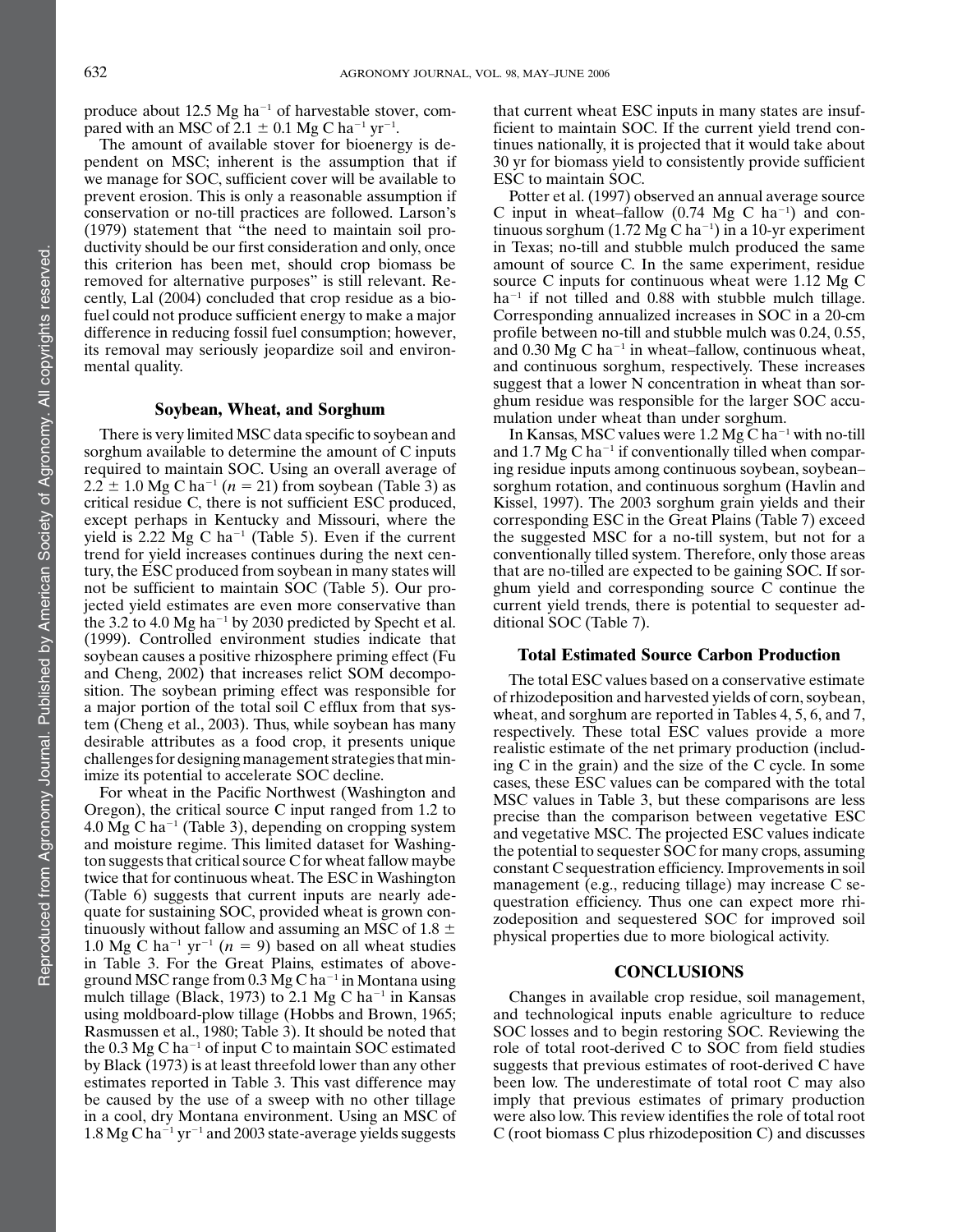the importance of defining MSC under different management systems (tillage, fertility, and crop rotation) for a given climate and soil. Similarly, accurate HI,  $k_{\text{rec}}$  values, and MSC are a valuable step toward an indirect but easy method of predicting C storage and associated production and environmental benefits. The amount of total source C inputs estimated only from aboveground contributions, including those made in this review, underestimate the total C required to achieve dynamic equilibrium among C inputs and output, thus maintaining SOC. The growing interest in using crop residues as renewable energy demands that we have accurate estimates of MSC for long-term soil sustainability in addition to biomass cover for erosion control. The results also highlight the synergic benefits from simultaneously reducing tillage intensity and increasing biomass yield and therefore increasing source C needed to improve soil quality. Including rhizodeposition C in the calculation of  $k_{\text{rec}}$  improves our estimates of total root C and total plant C inputs. We illustrated only a few of the many situations where this assumption of  $k_{\text{rec}}$  and HI may be used to estimate total source C. This approach can be expanded to more crops and their impacts in crop rotations. These estimates, along with new information about rhizodeposition and seasonal  $CO<sub>2</sub>$  efflux, can evaluate photosynthetic potential. Knowledge of how soil and crop management influences stored C will allow agriculture to reduce its negative impacts on global climate change and lead to improved soil and environmental quality.

### ACKNOWLEDGMENTS

Thanks to K. Eystad for helping with Fig. 1 and to B. Burmeister for careful proofreading.

#### **REFERENCES**

- Abeledo, L.G., D.F. Calderini, and G.A. Slafer. 2003. Genetic improvement of barley yield potential and its physiological determinants in Argentina (1944–1998). Euphytica 130:325–334.
- Allmaras, R.R., D.R. Linden, and C.E. Clapp. 2004. Corn-residue transformations into root and soil carbon as related to nitrogen, tillage and stover management. Soil Sci. Soc. Am. J. 68:1366–1375.
- Allmaras, R.R., H.H. Schomberg, C.L. Douglas, Jr., and T.H. Dao. 2000. Soil organic carbon sequestration potential of adopting conservation tillage in US croplands. J. Soil Water Conserv. 55:365–373.
- Allmaras, R.R., D.E. Wilkins, O.C. Burnside, and D.J. Mulla. 1998. Agricultural technology and adoption of conservation practices. p. 99–157. In F.J. Pierce and W.W. Frye (ed.) Advances in soil and water conservation. Sleeping Bear Press, Chelsea, MI.
- Anderson, E.L. 1988. Tillage and N fertilization effects on maize root growth and root:shoot ratio. Plant Soil 108:245–251.
- Anderson, M.K., and E. Reinbergs. 1985. Barley breeding. p. 231–268. In D.C. Rasmussen (ed.) Barley. Agron. Monogr. 26. ASA, CSSA, and SSSA, Madison, WI.
- Balesdent, J., and M. Balabane. 1996. Major contribution of roots to soil carbon storage inferred from maize cultivated soils. Soil Biol. Biochem. 28:1261–1263.
- Barber, S.A. 1978. Growth and nutrient uptake of soybean roots under field conditions. Agron. J. 70:457–461.
- Barber, S.A. 1979. Corn residue management and soil organic matter. Agron. J. 71:625–627.
- Barraclough, P.B., A.H. Weir, and H. Kuhlman. 1991. Factors affecting the growth and distribution of winter wheat roots under U.K. conditions. p. 410–417. In B.L. McMichael and H. Person (ed.) Plant roots and their environment. Elsevier Sci. Publ., Amsterdam.

Bellamy, P.H., P.J. Loveland, R.I. Bradley, R.M. Lark, and G.J.D. Kirk.

2005. Carbon losses from all soils across England and Wales 1978– 2003. Nature 437:245–248.

- Biomass Technical Advisory Committee. 2002. Vision for bioenergy and biobased products in the United States. Available at www. bioproducts-bioenergy.gov/pdfs/BioVision\_03\_Web.pdf (accessed 20 Sept. 2005; verified 4 Jan. 2006). U.S. Dep. of Energy, Washington, DC.
- Black, A.L. 1973. Soil property changes associated with crop residue management in a wheat–fallow rotation. Soil Sci. Soc. Am. J. 37: 943–946.
- Borg, H., and D.W. Grimes. 1986. Depth development of roots with time: An empirical description. Trans. ASAE 29:194–197.
- Brancourt-Hulmel, M., G. Doussinault, C. Lecomte, P. Berard, B. Le Buanec, and M. Trottet. 2003. Genetic improvement of agronomic traits of winter wheat cultivars released in France from 1946 to 1992. Crop Sci. 43:37–45.
- Brouwer, R. 1983. Functional equilibrium: Sense or nonsense? Neth. J. Agric. Sci. 31:335–348.
- Brye, K.R., S.T. Gower, J.M. Norman, and L.G. Bundy. 2002. Carbon budgets for a prairie and agroecosystems: Effects of land use and interannual variability. Ecol. Appl. 12:962–979.
- Buyanovsky, G.A., and G.H. Wagner. 1997. Crop residue input to soil organic matter on Sanborn Field. p. 73–83. In E.A. Paul et al. (ed.) Soil organic matter in temperate agroecosystems: Long-term experiments in North America. CRC Press, Boca Raton, FL.
- Cheng, W., D.M. Johnson, and S. Fu. 2003. Rhizosphere effects on decomposition: Controls of plant species, phenology, and fertilization. Soil Sci. Soc. Am. J. 67:1418–1427.
- Clapp, C.E., R.R. Allmaras, M.F. Layese, D.R. Linden, and R.H. Dowdy. 2000. Soil organic carbon and 13-C abundance as related to tillage, crop residue and nitrogen fertilizer under continuous corn management in Minnesota. Soil Tillage Res. 55:127–142.
- Clarkson, D.T. 1985. Factors affecting mineral nutrient acquisition by plants. Annu. Rev. Plant Physiol. 36:77–115.
- Cochrane, W. 1993. The development of American agriculture: A historical analysis. 2nd ed. Univ. of Minnesota Press, Minneapolis.
- Collins, H.P., E.T. Elliott, K. Paustian, L.E. Bundy, W.A. Dick, D.R. Huggins, A.J.M. Smucker, and E.A. Paul. 2000. Soil carbon pools and fluxes in long-term Corn Belt agroecosystems. Soil Biol. Biochem. 32:157–168.
- Connor, D.J., and A.J. Hall. 1997. Sunflower physiology. p. 113–182. In A.A. Schneiter (ed.) Sunflower production and technology. Agron. Monogr. 35. ASA, CSSA, and SSSA, Madison, WI.
- Council for Agricultural Sciences and Technology. 1992. Preparing U.S. agriculture for global climate change. Task Force Rep. 119. CAST, Ames, IA.
- Cox, T.S., J.P. Shroyer, B.-H. Liu, R.G. Sears, and T.J. Martin. 1988. Genetic improvement in agronomic traits of hard red winter wheat cultivars from 1919 to 1987. Crop Sci. 28:756–760.
- Crookston, R.K., J.E. Kurle, P.J. Copeland, J.H. Ford, and W.E. Leuschen. 1991. Rotational cropping sequence affects yield of corn and soybeans. Agron. J. 83:108–113.
- Dardanelli, J.L., O.A. Bachmeier, R. Sereno, and R. Gil. 1997. Rooting depth and soil water extraction patterns of different crops in a silty loam Haplustoll. Field Crops Res. 54:29–38.
- Darwent, M.J., E. Paterson, A.J.S. McDonald, and A.D. Tomos. 2003. Biosensor reporting of root exudation from Hordeum vulgare in relation to shoot nitrate concentration. J. Exp. Bot. 54:325–334.
- Diekow, J., J. Mielniczuk, H. Knicker, C. Bayer, D.P. Dick, and I. Kogel-Knabner. 2005. Soil C and N stocks as affected by cropping systems and nitrogen fertilisation in a southern Brazil Acrisol managed under no-tillage for 17 years. Soil Tillage Res. 81:87–95.
- Donald, C.M., and J. Hamblin. 1976. The biological yield and harvest index of cereals as an agronomic and plant breeding criteria. Adv. Agron. 28:361–405.
- Douglas, C.L., Jr., P.E. Rasmussen, and R.R. Allmaras. 1989. Cutting height, yield level, and equipment modification effects on residue distribution by combines. Trans. ASAE 32:1258–1262.
- Dowdy, R.H., D.R. Linden, M.S. Dolan, and R.R. Allmaras. 1991. Impact of tillage on maize rooting patterns. p. 401–404. In L. Kutschera et al. (ed.) Root ecology and its practical applications. Proc. ISRR Symp., 3rd, Vienna, Austria. 2-6 Sept. 1991. Verein für Wurzelforschung, Klagenfurt, Austria.
- Drew, M.C. 1975. Comparison of the effects of a localized supply of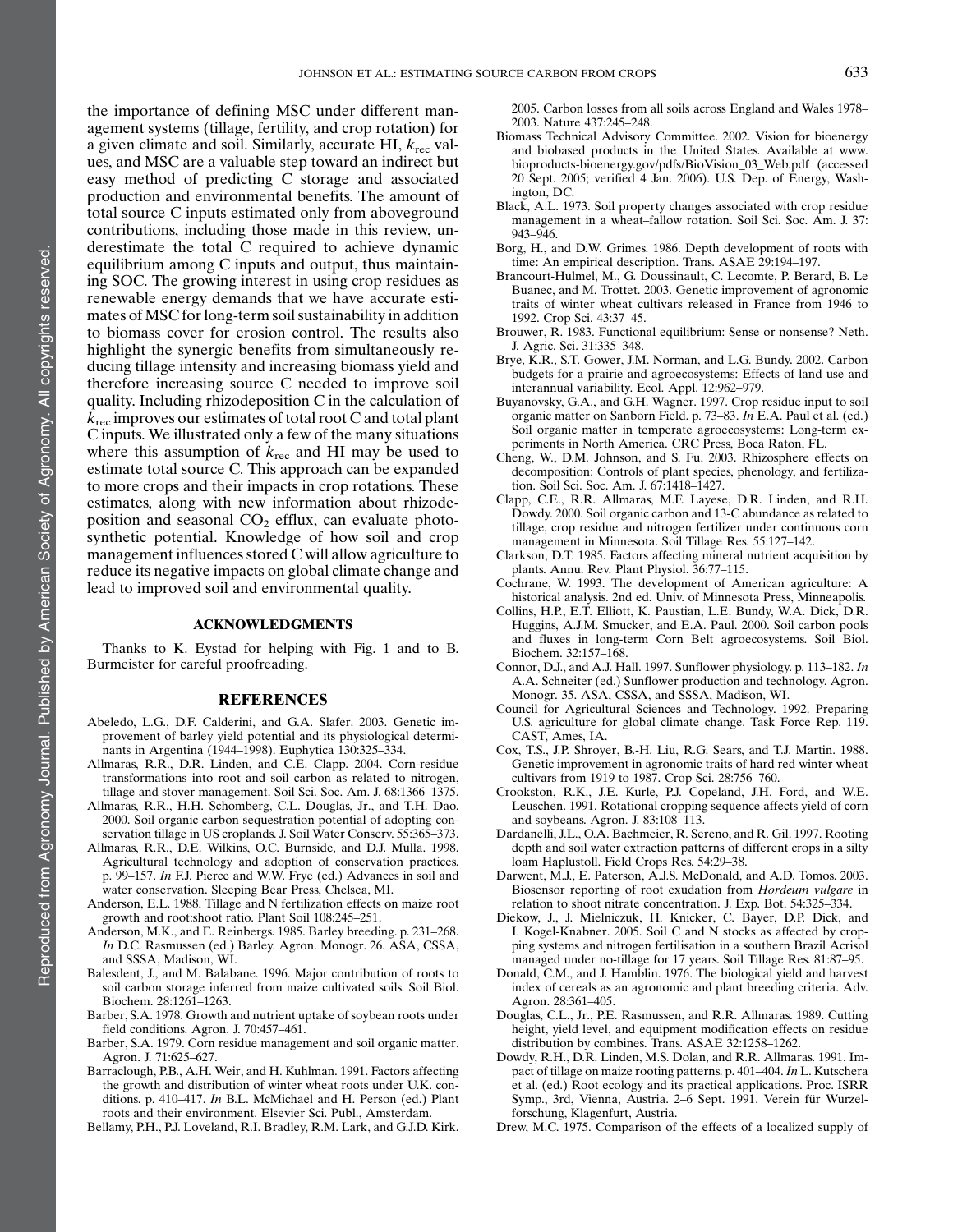phosphate, nitrate, ammonium and potassium on the growth of the seminal root, and the shoot, in barley. New Phytol. 75:479–490.

- Drew, M.C., and L.R. Saker. 1975. Nutrient supply and the growth of the seminal root system in barley: II. Localized compensatory increase in lateral root growth and rates of nitrite uptake when nitrate supply is restricted to only part of the root system. J. Exp. Bot. 29:435–451.
- Duvick, D.N. 1992. Genetic contributions to advances in yield of U.S. maize. Maydica 37:69–79.
- Duvick, D.N. 2005. The contribution of breeding to yield advances in maize (Zea mays L.). Adv. Agron. 86:83–145.
- Eck, H.V., and J.T. Musick. 1979. Plant stress effects on irrigated grain sorghum: I. Effects on yield. Crop Sci. 19:589–592.
- Edwards, E.J., D.G. Benham, L.A. Marland, and A.H. Fitter. 2004. Root production is determined by radiation flux in a temperate grassland community. Global Change Biol. 10:209–227.
- Evans, L.T., and R.A. Fischer. 1999. Yield potential: Its definition, measurement, and significance. Crop Sci. 39:1544–1551.
- Eve, M.D., K. Paustian, R. Follett, and E.T. Elliot. 2001. A national inventory of changes in soil carbon from national resources inventory data. p. 593–610. In R. Lal et al. (ed.) Assessment methods for soil carbon. Lewis Publ., Boca Raton, FL.
- Eve, M.D., M. Sperow, K. Paustian, and R.F. Follett. 2002. Nationalscale estimation of changes in soil carbon stocks on agricultural lands. Environ. Pollut. 116:431–438.
- Follett, R., J.Z. Castellanos, and E.D. Buenger. 2005. Carbon dynamics and sequestration in an irrigated Vertisol in central Mexico. Soil Tillage Res. 83:148–158.
- Follett, R., E.A. Paul, S.W. Leavitt, A.D. Halvorson, D. Lyon, and G.A. Peterson. 1997. Carbon isotope ratios of Great Plains soils in wheat–fallow systems. Soil Sci. Soc. Am. J. 61:1068–1077.
- Fu, S., and W. Cheng. 2002. Rhizosphere priming effects on the decomposition of soil organic matter in C4 and C3 grassland soils. Plant Soil 238:289–294.
- Gardner, W.K., and K.A. Boundy. 1983. The acquisition of phosphorus by Lupinus albus L.: IV. The effect of interplanting wheat and white lupins on the growth and mineral composition of the two species. Plant Soil 70:391–402.
- Gardner, W.K., D.G. Parbery, and D.A. Barber. 1982. The acquisition of phosphorus by Lupinus albus L.: II. The effects of varying phosphorus supply and soil type on some characteristics of the soil/ root interface. Plant Soil 68:33–41.
- Goss, M.J., and C.A. Watson. 2003. The importance of root dynamics in cropping systems research. J. Crop Prod. 8:127–155.
- Goudrain, J., and H.E. De Ruiter. 1983. Plant growth in response to CO2 enrichment at two levels of nitrogen and phosphorus supply: I. Dry matter, leaf area and development. Neth. J. Agric. Sci. 31: 157–169.
- Green, C.J., A.M. Blackmer, and R. Horton. 1995. Nitrogen effects on conservation of carbon during corn residue decomposition in soil. Soil Sci. Soc. Am. J. 59:453–459.
- Halvorson, A.D., G.A. Peterson, and C.A. Reule. 2002. Tillage system and crop rotation effects on dryland crop yields and soil carbon in the central Great Plains. Agron. J. 94:1429–1436.
- Havlin, J.L., and D.E. Kissel. 1997. Management effects on soil organic carbon and nitrogen in the east-central Great Plains of Kansas. p. 381–386. In E.A. Paul et al. (ed.) Soil organic matter in temperate agroecosystems: Long-term experiments in North America. CRC Press, Boca Raton, FL.
- Hay, R.K.M. 1995. Harvest index: A review of its use in plant breeding and crop physiology. Ann. Appl. Biol. 126:197–216.
- Heath, J., E. Ayres, M. Possell, R.D. Bardgett, H.I.J. Black, H. Grant, P. Ineson, and G. Kerstiens. 2005. Rising atmospheric CO<sub>2</sub> reduces sequestration of root-derived soil carbon. Science 309:1711–1713.
- Hilfiker, R.E., and B. Lowery. 1988. Effect of conservation tillage systems on corn root growth. Soil Tillage Res. 12:269–283.
- Hobbs, J.A., and P.I. Brown. 1965. Effects of cropping and management on nitrogen and organic carbon contents of a western Kansas soil. Tech. Bull. 144. Kansas Agric. Exp. Stn., Manhattan.
- Hoffland, E., J.A. Nelemands, and G.R. Findenegg. 1990. Origin of organic acids exuded by roots of P stressed rape plants. p. 179–184. In M.L. Van Beusichem (ed.) Plant nutrition—physiology and applications. Kluwer Acad. Publ., Dordrecht, the Netherlands.

Hooker, B.A., T.F. Morris, R. Peters, and Z.G. Cardon. 2005. Long-

term effects of tillage and corn stalk return on soil carbon dynamics. Soil Sci. Soc. Am. J. 69:188–196.

- Horner, G.M., M.M. Overson, G.O. Baker, and W.W. Pawson. 1960. Effect of cropping practices on yield, soil organic matter, and erosion in the Pacific Northwest wheat region. Coop. Bull. 1. Washington Agric. Exp. Stn., Pullman; Idaho Agric. Exp. Stn., Moscow; Oregon Agric. Exp. Stn., Corvalis; USDA-ARS, Washington, DC.
- Huggins, D.R., G.A. Buyanovky, G.H. Wagner, J.R. Brown, R.G. Darmody, T.R. Peck, G.W. Lesoing, M.B. Vanotti, and L.G. Bundy. 1998a. Soil organic C in the tallgrass prairie-derived region of the Corn Belt: Effects of long-term crop management. Soil Tillage Res. 47:219–234.
- Huggins, D.R., C.E. Clapp, R.R. Allmaras, J.A. Lamb, and M.F. Layese. 1998b. Carbon dynamics in corn–soybean sequences as estimated from natural carbon-13 abundance. Soil Sci. Soc. Am. J. 62:195–203.
- Huggins, D.R., and D.J. Fuchs. 1997. Long-term N management effects on corn yield and soil C of an Aquic Haplustoll in Minnesota. p. 121–128. In E.A. Paul et al. (ed.) Soil organic matter in temperate ecosystems: Long-term experiments in North America. CRC Press, Boca Raton, FL.
- Hurd, E.A. 1974. Phenotype and drought tolerance in wheat. Agric. For. Meteorol. 14:39–55.
- Hütsch, B.W., J. Augustin, and W. Merbach. 2002. Plant rhizodeposition—an important source for carbon turnover in soils. Z. Pflanzenernaehr. Bodenkd. 165:397–407.
- Janzen, H.H., C.A. Campbell, R.C. Izaurralde, B.H. Ellert, N.G. Juma, W.B. McGill, and R.P. Zentner. 1998. Management effects on soil C storage on the Canadian prairies. Soil Tillage Res. 47: 181–195.
- Jenkinson, D.S. 1981. The fate of plant and animal residues in soil. p. 505–561. In D.J. Greenland and M.H.B. Hayes (ed.) The chemistry of soil processes. John Wiley & Sons, Chichester, UK.
- Johnen, G., and D. Sauerbeck. 1977. A tracer technique for measuring growth, mass and microbial breakdown of plant roots during vegetation. p. 366–373. In V. Lohm and T. Persson (ed.) Soil organisms as components of ecosystems. Proc. Int. Soil Zoological Colloquium, 6th. Ecol. Bull., Stockholm, Sweden.
- Johnson, J.F., D.L. Allan, C.P. Vance, and G. Weiblen. 1996. Root carbon dioxide fixation by phosphorus-deficient Lupinus albus. Contribution to organic acid exudation by proteoid roots. Plant Physiol. 112:19–30.
- Jones, O.R., and T.W. Popham. 1997. Cropping and tillage systems for dryland grain production in the southern High Plains. Agron. J. 89:222–232.
- Jordan, W.R., and F.R. Miller. 1980. Differences in adaptation to water stress within crop species. p. 383-399. In P.J. Kramer and N.C. Turner (ed.) Adaptations of plants to water and high temperature stresses. John Wiley & Sons, New York.
- Jordan, W.R., and R.L. Monk. 1980. Enhancement of drought resistance of sorghum: Progress and limitations. Corn Sorgh. Res. Conf. Rep. 35:185–204.
- Kaspar, T.E., and W.L. Bland. 1992. Soil temperature and root growth. Soil Sci. 154:290–298.
- Kay, B.D. 1998. Soil structure and organic carbon: A review. p. 169–197. In R. Lal et al. (ed.) Soil processes and the carbon cycle. CRC Press, Boca Raton, FL.
- Keeney, D.R., and J.L. Hatfield. 2001. The nitrogen cycle: Historical perspective, and current and potential future concerns. p. 3–16. In R. Follett and J.L. Hatfield (ed.) Nitrogen in the environment: Sources, problems, and solutions. Elsevier, Amsterdam.
- Klepper, B. 1991. Root–shoot relationships. p. 265–286. In Y. Waisel et al. (ed.) Plant roots: The hidden half. Marcel Dekker, New York.
- Klepper, B., R.K. Belford, and R.W. Rickman. 1984. Root and shoot development in winter wheat. Agron. J. 76:117–122.
- Kucharik, C.J., K.R. Brye, J.M. Norman, J.A. Foley, S.T. Gower, and L.G. Bundy. 2001. Measurements and modeling of carbon and nitrogen cycling in agroecosystems of southern Wisconsin: Potential for SOC sequestration during the next 50 years. Ecosystems 4: 237–258.
- Kumudini, S. 2002. Trials and tribulations: A review of the role of assimilate supply in soybean genetic improvement. Field Crops Res. 75:211–222.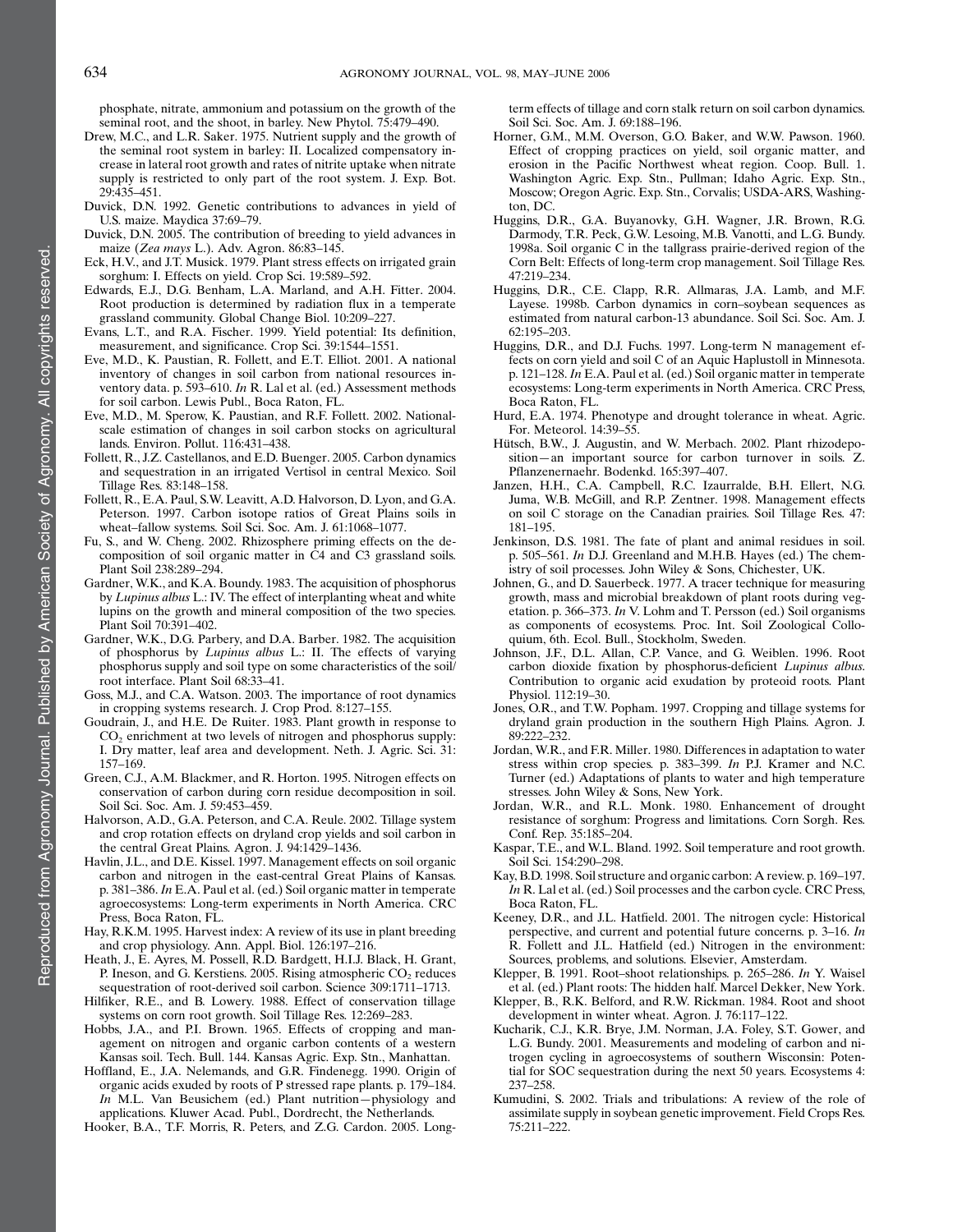- Kuzyakov, Y. 2002a. Review: Factors affecting rhizosphere priming effects. Z. Pflanzenernaehr. Bodenkd. 165:382–396.
- Kuzyakov, Y. 2002b. Separating microbial respiration of exudates from root respiration in non-sterile soils: A comparison of four methods. Soil Biol. Biochem. 34:1621–1631.
- Kuzyakov, Y., and W. Cheng. 2001. Photosynthesis controls of rhizosphere respiration and organic matter decomposition. Soil Biol. Biochem. 33:1915–1925.
- Lal, R. 2004. Is crop residue a waste? J. Soil Water Conserv. 59: 136–139.
- Lal, R., R.F. Follett, and J.M. Kimble. 2003. Achieving soil carbon sequestration in the United States: A challenge to the policy makers. Soil Sci. 168:827–845.
- Lal, R., J.M. Kimble, R.F. Follett, and C.V. Cole. 1998. Potential of US cropland to sequester carbon and mitigate the greenhouse effect. Sleeping Bear Press, Chelsea, MI.
- Larson, W.E. 1979. Crop residues: Energy production or erosion control? J. Soil Water Conserv. 34:74–76.
- Larson, W.E., C.E. Clapp, W.H. Pierre, and Y.B. Morachan. 1972. Effects of increasing amounts of organic residues on continuous corn: II. Organic carbon, nitrogen, phosphorus and sulfur. Agron. J. 64:204–208.
- Latzko, E., and G.J. Kelly. 1983. The many-faceted function of phosphoenolpyruvate carboxylase in C3 plants. Physiol. Veg. 21: 805–815.
- Lekkerkerk, L.J.A., S.C. Van De Geijn, and J.A. Van Veen. 1990. Effects of elevated atmospheric  $CO<sub>2</sub>$  levels on the carbon economy of a soil planted with wheat. p. 423–429. In A.F. Bouwman (ed.) Soils and the greenhouse effect. John Wiley & Sons, New York.
- Linden, D.R., C.E. Clapp, and R.H. Dowdy. 2000. Long-term corn grain and stover yields as a function of tillage and residue removed in east central Minnesota. Soil Tillage Res. 56:167–174.
- Lipton, D.S., R.W. Blanchar, and D.G. Blevins. 1987. Citrate, malate, and succinate concentration in exudates from P-sufficient and P-stressed Medicago sativa L. seedlings. Plant Physiol. 85:315–317.
- Lynch, P.J., and K.J. Frey. 1993. Genetic improvement in agronomic and physiological traits of oat since 1914. Crop Sci. 33: 984–988.
- Lyon, D.J. 1998. Sunflower residue weight and ground cover loss during summer fallow. J. Soil Water Conserv. 53:71–73.
- Marschner, H. 1995. Mineral nutrition of higher plants. 2nd ed. Academic Press, Boston.
- Mason, W.K., H.R. Rowse, A.T.P. Bennie, T.C. Kaspar, and H.M. Taylor. 1982. Responses of soybeans to two row spacings and two water levels: II. Water use, root growth, and plant water status. Field Crops Res. 5:15–29.
- Maxwell, C.A., C.P. Vance, G.H. Heichel, and S. Stade. 1984. CO<sub>2</sub> fixation in alfalfa and birdsfoot trefoil root nodules and partitioning of 14C to the plant. Crop Sci. 24:257–264.
- Merrill, S.D., D.L. Tanaka, and J.D. Hanson. 2002. Root length growth of eight crop species in Haplustoll soils. Soil Sci. Soc. Am. J. 66: 913–923.
- Miller, F.R., and Y. Kebede. 1984. Genetic contributions to yield gains in sorghum, 1950 to 1980. p. 1–14. In W.R. Fehr (ed.) Genetic contributions to yield gains of five major crop plants. CSSA Spec. Publ. 7. CSSA, Madison, WI.
- Mitchell, R.L., and W.J. Russell. 1971. Root development and rooting patterns of soybean (Glycine max L. Merrill) evaluated under field conditions. Agron. J. 63:313–316.
- Molina, J.A.E., C.E. Clapp, D.R. Linden, R.R. Allmaras, M.F. Layese, R.H. Dowdy, and H.H. Cheng. 2001. Modeling incorporation of corn (Zea mays L.) carbon from roots and rhizodeposition into soil organic matter. Soil Biol. Biochem. 33:83–92.
- Morrison, M.J., H.D. Voldeng, and E.R. Cober. 1999. Physiological changes from fifty-eight years of genetic improvement of shortseason soybean cultivars in Canada. Agron. J. 91:685–689.
- Newell, R.L., and W.W. Wilhelm. 1987. Conservation tillage and irrigation effects on corn root development. Agron. J. 79:160–165.
- Norby, R.J. 1994. Issues and perspectives for investigating root responses to elevated atmospheric carbon dioxide. Plant Soil 165:  $9 - 20.$
- Ojima, K., H. Abe, and K. Ohira. 1984. Release of citric acid into the medium by aluminum-tolerant carrot cells. Plant Cell Physiol. 25:855–858.
- Ortiz, R., M. Nurminiemi, S. Madsen, O.A. Rognli, and A. Bjornstad. 2002. Genetic gains in Nordic spring barley breeding over sixty years. Euphytica 126:283–289.
- O'Toole, J.C., and W.L. Bland. 1987. Genotypic variation in crop root systems. Adv. Agron. 41:91–145.
- Paustian, K., H.P. Collins, and E.A. Paul. 1997. Management controls on soil carbon. p. 15–49. In E.A. Paul et al. (ed.) Soil organic matter in temperate agroecosystems: Long-term experiments in North America. CRC Press, Boca Raton, FL.
- Paustian, K., W.J. Parton, and J. Persson. 1992. Modeling soil organic matter in organic-amended and nitrogen-fertilized long-term plots. Soil Sci. Soc. Am. J. 56:476–488.
- Pedersen, P., K.J. Boote, J.W. Jones, and J.G. Lauer. 2004. Modifying the CROPGRO–soybean model to improve predictions for the Upper Midwest. Agron. J. 96:556–564.
- Peltonen-Sainio, P., and R. Karjalainen. 1990. Yield reduction of oat cultivars in relation to disease development caused by barley yellow dwarf virus. J. Agric. Sci. (Helsinki) 62:265–273.
- Peterson, G.A., A.D. Halvorson, J.L. Havlin, O.R. Jones, D.J. Lyon, and D.L. Tanaka. 1998. Reduced tillage and increased cropping intensity in the Great Plains conserves soil C. Soil Tillage Res. 47:207–218.
- Poel, L.W. 1955. Carbon dioxide fixation by barley roots. J. Exp. Bot. 4:157–163.
- Porter, J.R., B. Klepper, and R.K. Belford. 1986. A model (WHTROOT) which synchronizes root growth and development with shoot development for winter wheat. Plant Soil 92:133–145.
- Potter, K.N., O.R. Jones, H.A. Torbert, and P.W. Unger. 1997. Crop rotation and tillage effects on organic carbon sequestration in the semi-arid southern Great Plains. Soil Sci. 162:140–147.
- Power, J.F., and R.F. Follett. 1987. Monoculture. Sci. Am. 255:78–86.
- Prihar, S.S., and B.A. Stewart. 1991. Sorghum harvest index in relation to plant size, environment and cultivar. Agron. J. 83:603–608.
- Prince, S.D., J. Haskett, M. Steininger, H. Strand, and R. Wright. 2001. Net primary production of U.S. Midwest croplands from agricultural harvest yield data. Ecol. Appl. 11:1194–1205.
- Rasmussen, P.E., R.R. Allmaras, C.R. Rohde, and N.C. Roager, Jr. 1980. Crop residue influences on soil carbon and nitrogen in a wheat–fallow system. Soil Sci. Soc. Am. J. 44:596–600.
- Reicosky, D.C., and R.R. Allmaras. 2003. Advances in tillage research in North American cropping systems. J. Crop Prod. 8(1–2):75–125.
- Reicosky, D.C., S.D. Evans, C.A. Cambardella, R.R. Allmaras, A.R. Wilts, and D.R. Huggins. 2002. Continuous corn with moldboard tillage: Residue and fertility effects on soil carbon. J. Soil Water Conserv. 57:277–284.
- Reicosky, D.C., and M.J. Lindstrom. 1993. Fall tillage method: Effect on short-term carbon dioxide flux from soil. Agron. J. 85:1237–1243.
- Rendig, V.V., and H.M. Taylor. 1989. Principles of soil–plant interrelationships. McGraw-Hill, New York.
- Ric de Vos, C., H.J. Lubberding, and H.F. Bienfait. 1986. Rhizosphere acidification as a response to iron deficiency in bean plants. Plant Physiol. 81:842–846.
- Riedell, W.E., and P.D. Evenson. 1993. Rootworm feeding tolerance in single-cross maize hybrids from different eras. Crop Sci. 33: 951–955.
- Ritchie, S.W., and J.J. Hanway. 1982. How a corn plant develops. Spec. Rep. 48. Iowa State Univ., Ames, IA.
- Robinson, R.G. 1978. Production and culture. p. 89–143. In J.F. Carter (ed.) Sunflower science and technology. Agron. Monogr. 19. ASA, CSSA, and SSSA, Madison, WI.
- Rochette, P., D.A. Angers, and L.B. Flanagan. 1999a. Maize residue decomposition measurement using soil surface carbon dioxide fluxes and natural abundance of carbon<sup>13</sup>. Soil Sci. Soc. Am. J. 63:1385–1396.
- Rochette, P., and L.B. Flanagan. 1997. Quantifying rhizosphere respiration in a corn crop under field conditions. Soil Sci. Soc. Am. J. 61:466–474.
- Rochette, P., L.B. Flanagan, and E.G. Gregorich. 1999b. Separating soil respiration into plant and soil components using analyses of the natural abundance of carbon<sup>13</sup>. Soil Sci. Soc. Am. J. 63:1207-1213.
- Russell, R.S. 1977. Plant root systems: Their function and interaction with the soil. McGraw-Hill, London.
- Ruttan, V.W. 1982. Agricultural research policy. Univ. of Minnesota Press, Minneapolis.